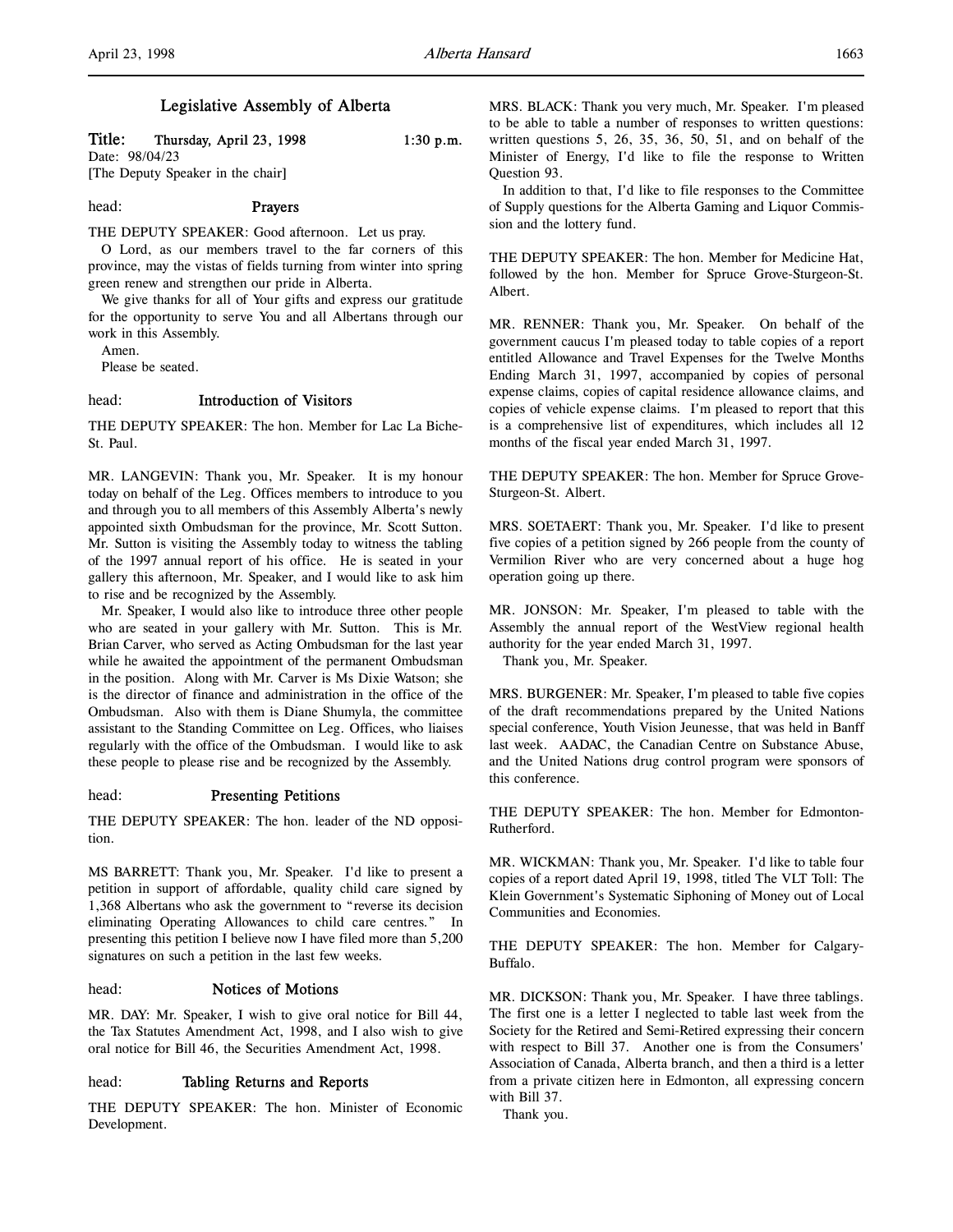THE DEPUTY SPEAKER: The hon. Member for Edmonton-Centre.

MS BLAKEMAN: Thank you, Mr. Speaker. I would like to table four copies of a very thoughtful letter from a constituent on what it was like to live in a country where health care was based on how much you could pay.

THE DEPUTY SPEAKER: The hon. Acting Leader of Her Majesty's Loyal Opposition.

MR. SAPERS: Thank you, Mr. Speaker. I have six copies of a letter that was faxed to me last night around midnight from a constituent who is in firm and total opposition to Bill 37.

THE DEPUTY SPEAKER: Hon. members, pursuant to section 27(1) of the Ombudsman Act I am pleased to table with the Assembly the 31st annual report of the office of the Ombudsman for the calendar year 1997.

### head: Introduction of Guests

MS EVANS: Mr. Speaker, it is my pleasure today to introduce to you and through you to this Assembly two visitors from Yokohama who are attending Archbishop Jordan high school in my constituency in Sherwood Park. Yuka Murayama and Mika Otsuki are accompanied by Mrs. Suzanne LeGars-Berti, mother of Simone Godbout, our page. The students from Japan are here to learn more about the page system in our government. Accompanying Suzanne, who is a teacher at New Horizons school, are grade 9 students Anne-Marie Burrell, Bren Campbell, Amanda Helmle, Jason Kuziw, and Carly Werbicki. Would the hon. members of this Assembly please welcome our guests as they rise.

THE DEPUTY SPEAKER: The hon. Member for Edmonton-McClung.

MR. MITCHELL: Mr. Speaker, thank you very much. I have been looking forward to introducing this group for a number of weeks since the Member for Edmonton-Riverview and I were asked very kindly to visit the class. We had a wonderful discussion with them about politics and about the future of this province. They are 46 students from Michael Kostek school in the riding of Edmonton-McClung. They are accompanied by teachers Mr. Robin Kramar and Mr. Andrew Lummis. They are also accompanied by parents Mrs. Terry Thomas, Mrs. Josette Landry, and Mrs. Wendy Freedman. Jonathan, her son, is amongst the students, and I'm told by the member for Edmonton-Meadowlark that he has campaigned at least on four campaigns, and we know which party he was campaigning for. I would ask that they all rise in the gallery and receive the welcome of the Members of the Legislative Assembly.

### 1:40

THE DEPUTY SPEAKER: The hon. Member for Spruce Grove-Sturgeon-St. Albert.

MRS. SOETAERT: Thank you very much, Mr. Speaker. It's my pleasure today to introduce 82 visitors from Brookwood elementary school. They are here with their teachers, Mrs. McFarlane, Mrs. Benfield, Mr. Broda, and Mrs. Mayes, and parent helpers Mrs. Petersen, Mrs. Assenheimer, Mrs. Petasky, Mrs. Schriever, Mr. Tremblay, Mr. Teichroeb, Mrs. Ash-Elliott and Mrs.

Iwashkiw. They have had a wonderful tour, and the first question they asked me was: will we see Nancy? And I said: yes, you will. She's right up there. So please rise and receive the warm welcome of this Assembly.

THE DEPUTY SPEAKER: The hon. Minister of Agriculture, Food and Rural Development.

MR. STELMACH: Well, thank you, Mr. Speaker. I wish to introduce to you and through you to members of the Assembly two distinguished guests in the members' gallery, Mr. and Mrs. Eugene Boyko. Mr. Boyko is the director for region 5 for the Alberta Barley Commission. Just a few moments ago he delivered some cookies made from barley flour. Those of you who wish to taste them can drop by the office. I would ask both of them to please rise and receive the traditional warm welcome of the Assembly.

### head: Ministerial Statements

### Organ and Tissue Donor Awareness Week

MR. JONSON: Mr. Speaker, this is Talk about It Day, part of National Organ and Tissue Donor Awareness Week, and I encourage Albertans who have made the decision to be an organ donor to set aside time to discuss the decision with your loved ones.

Mr. Speaker, at any one time more than 2,500 people across Canada are on waiting lists for transplant operations that could enhance or even save their lives. As of today 234 Albertans are waiting for a lifesaving organ transplant and hundreds more will greatly benefit from a tissue donation.

Mr. Speaker, while a survey by the Mutual Group shows that most Canadians support donation, the survey also identified that less than 50 percent of Canadians are aware of their family members' wishes regarding donation of organs and tissue. It is important to sign the donor card, such as the one on the back of your Alberta personal health card. Signing a donor card registering your wish to donate confirms that you have made the decision to be a donor. However, following sudden death the family must consent to donate before organs are recovered. This can only take place if your family is clear on your wishes to donate your organs.

By having this conversation with your family you remove a burden from them. They clearly understand your wishes regarding donation, and therefore know how to act on your behalf should the time come. In almost every case families feel organ donation helped ease their grief. While nothing can replace the loss they experienced, many feel comforted that something positive resulted out of the tragedy.

Mr. Speaker, many of the members of the Assembly are wearing a green ribbon. The ribbon symbolizes support for organ and tissue donation, and the colour green symbolizes life. The ribbon reminds us to think about the most significant or important gift of all, the gift of life. In Alberta the results of our Alberta transplant program are amongst the best in Canada. Transplants are saving lives and putting people back in our community.

Mr. Speaker, Alberta has taken a leadership role to establish a national/provincial strategy to improve organ tissue donation and distribution in Canada. The strategy focuses on three specific areas for improvement: education, development of national standards, establishment of the national/provincial systems for donation and distribution. In concert with the national strategy,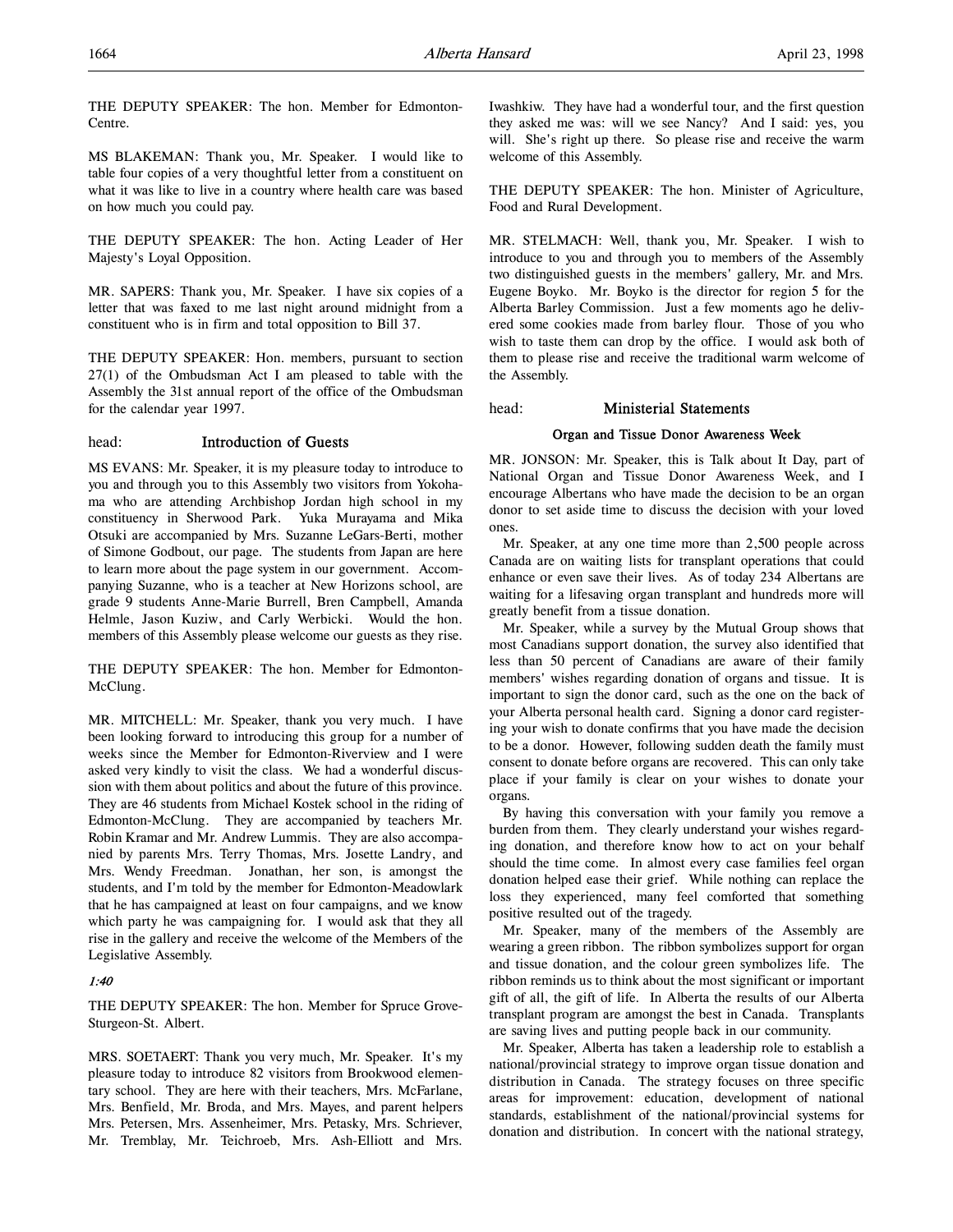Alberta will soon establish a steering committee to begin work on the Alberta strategy.

Mr. Speaker, I think that all members of this Assembly have had over the last number of weeks a particularly special role in helping with the overall matter of organ donations in this province by debating, considering, and supporting Bill 206, the private member's bill sponsored by Heather Forsyth, the Member for Calgary-Fish Creek.

I would also like to go on to thank the many excellent professionals and community members involved in the transplant programs for their dedication and hard work. As well, I would like to thank the many families who have either made or followed through on the important decision to donate organs or tissue.

Once again, Mr. Speaker, I encourage everyone to make the decision to be an organ donor and to share the decision with your family. A simple discussion can save lives.

THE DEPUTY SPEAKER: The hon. Member for Calgary-Buffalo.

MR. DICKSON: Thank you, Mr. Speaker. It is true that the supply of organ and tissue for donation is far behind the demand, and as the minister has quite rightly pointed out, over 200 Albertans are on the waiting list currently for organ transplantation, and hundreds more would benefit from tissue donation. We must in this province pay more attention to tissue donation. Focus has generally been on organs, but practically every part of our bodies can be used in transplantation: bones, skin, corneas, ligaments, you name it. In fact a comprehensive tissue centre is currently being established in the city of Edmonton, hoping to advance our use of tissues for transplantation purposes.

Signing our Alberta health card is important. Talking to family members is vital, making them aware of our wishes to donate our organs and tissues. But the last piece of the puzzle is hospital staff and procedures. An effective organ and tissue donation program includes a comprehensive hospital program. A hospital with the right tools and the serious commitment by staff and administration can greatly, indeed dramatically increase donations. Hospitals that develop a strict protocol around the death of every patient make identification of potential donors routine and ensure that families are approached with a request for donation in a systematic and sensitive way.

Private member's Bill 206 does lay the groundwork for our province to take a leading role in tissue and organ donation so long as we always are reminded of the important role played by medical staff. That's a role that can't be minimized. The sensitive personal relationships between a dying patient, his or her doctor, and surviving, grieving family members all have to be addressed.

For a mother or father with a child waiting for an organ transplant that will save their life, this is the most important issue in the world. Let us recognize and remember all of those who have donated, the families that have consented, and thank and remember them for their contribution in sharing the gift of life.

Thank you very much, Mr. Speaker.

#### head: Oral Question Period

#### Private Health Services

MR. SAPERS: Mr. Speaker, on Tuesday of this week the Premier stood in the Assembly and told Albertans that "the federal Minister of Health is totally onside" with his government's private health care agenda. Now, yesterday at a news conference the Premier admitted that he overstated the comments of the federal minister. My questions are to the Premier. Would the Premier please explain to Albertans the purpose and the implications of his overstating the words of the Minister of Health on this important and sensitive issue? What were you trying to accomplish?

MR. KLEIN: Mr. Speaker, how sensitive is the hon. member? Do they never overstate things? Never. No. My goodness, I listen day in and day out even when I leave the Chamber, and I can't believe what I hear. You talk about overstating things. I listened to the hon. Member for Edmonton-Highlands yesterday talking about this government promoting private health and being in the pockets, something to that effect, of the Health Resource Group. You think that wasn't overstating a position? These people overstate all the time. I'm surprised that the CBC, also very sensitive from time to time, didn't ask the Liberals about overstating things from time to time.

The point is that Mr. Rock is not offside on this issue. Mr. Rock is not offside on this issue. Mr. Rock, if he's quoted correctly – and I assume he is, because the spokesman from his department didn't deny what he said, and I'll repeat it.

He said Wednesday Alberta's Bill 37, requiring provincial approval of any new private facilities, is similar to Ontario's legislation that's been used to prevent such developments.

It's a tool governments can use to preserve the public health system and that's what [Alberta] health minister Halvar [Jonson] says he's determined to do.

That's what he's saying.

#### 1:50

MR. SAPERS: Read the rest of the transcript, Mr. Premier: I guess it depends on how it's used, if in fact it's enacted at all. It depends on how it's used. Read the whole thing.

Mr. Speaker, given that as the law now stands, there can be no private hospital providing insured services outside of medicare, will the Premier explain exactly how a law that gives his Minister of Health the ability to approve such a hospital will in any way, shape, or form protect medicare and the public health care system in Alberta?

MR. KLEIN: Mr. Speaker, again, this bill is still before the Legislative Assembly. I suspect it might be before the Assembly for some time. But having said that, the intent of the bill – and I'll say it again and again and again – is to protect the public health system as we know it today. Why can't they understand this, and why can't they support this? It's to ensure that whatever happens has to be in accordance with the Canada Health Act. That's something you would think they would support.

MR. SAPERS: Yeah, yeah. The cheque's in the mail, and Bill 26 was about fairness.

Mr. Premier, will you demonstrate your stated commitment, the commitment you just made to the Canada Health Act? Will you demonstrate that commitment to public health care by killing Bill 37 today?

MR. KLEIN: Well, Mr. Speaker, you know, I really can't understand the Liberal opposition. By killing Bill 37 what you do is kill protection of the public health system. Is that what they want to do? It appears to me that's what the Liberals want to do. They want to have a situation where in fact the public health system is not protected. This bill is to protect the public health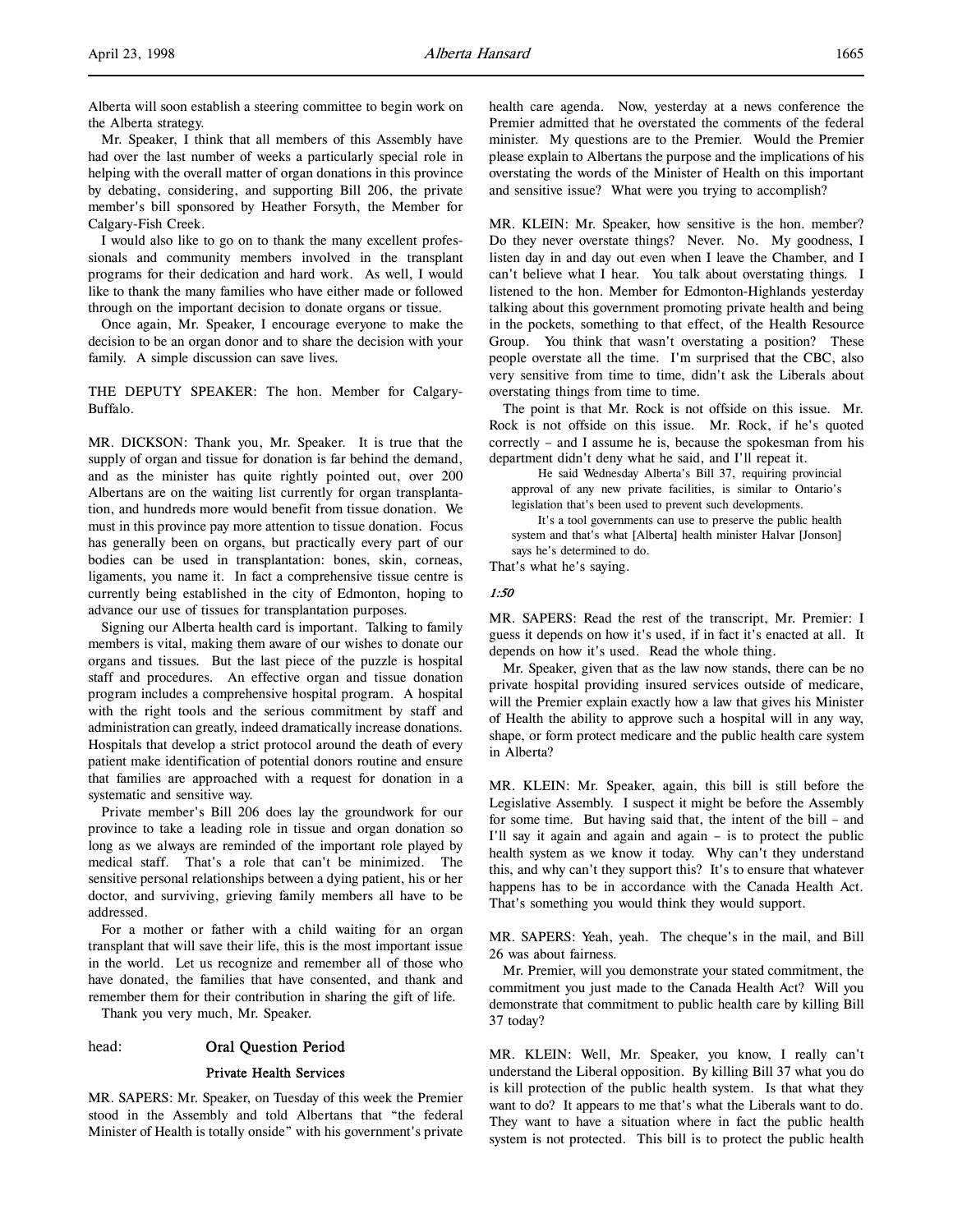system, and I can't understand why they would be opposed to that. It's beyond me.

THE DEPUTY SPEAKER: Second main question. The hon. Member for Calgary-Buffalo.

## Protection of Privacy

MR. DICKSON: Thank you, Mr. Speaker. Almost every adult Albertan has a driver's licence. Many have a vehicle. And even though we don't have to stand in line at motor vehicles quite as long as we used to, we're now required to surrender information like our name, our address, our photo, our birth date, and other personal information, to private registries. This government allows a private registry to sell that information to virtually anyone who can pay the price, and I'd suggest that most Albertans have absolutely no idea that this is the practice of the government. My question firstly to the Minister of Municipal Affairs: will that minister explain this afternoon why anyone with enough money can have access to any Albertan's personal description, some limited medical information, birth date, street address, age, and the type of car they drive?

MS EVANS: Mr. Speaker, yesterday we announced the results of the audit that had been completed by the Privacy Commissioner and the Auditor General. That audit was undertaken not because of fraudulent behaviour, not because of untoward incidents that had been reported or were known of but because of our very real concern that Albertans were increasingly concerned about the privacy and protection of their information. As the hon. member knows, the Freedom of Information and Protection of Privacy Act that has been passed is in fact our Bible we relate to the privacy of public information by public bodies. In no circumstances that were discovered was anything untoward happening.

Mr. Speaker, what we have really reinforced is that with the recommendations that we're accepting – we're accepting all in principle, 16 that will be immediately implemented in full and five that we are continuing to work on in full consultation with our stakeholders. So we are not doing anything that Albertans are not assured of in the way that they have expected us to handle it forthwith.

THE DEPUTY SPEAKER: First supplemental, Calgary-Buffalo.

MR. DICKSON: Thanks, Mr. Speaker. Given that the five recommendations being studied are all the key elements, I'd go to the Premier this time and ask this: will the Premier commit this afternoon to protecting Albertans' privacy by immediately prohibiting the sale of this kind of personal information to anyone?

MR. KLEIN: Well, Mr. Speaker, I think that the hon. Minister of Municipal Affairs has done absolutely the right thing to ask the Auditor General to conduct an investigation to indeed protect the privacy of individuals. This situation is not new. I understand that it went on even when drivers' licences were issued by the government at those vehicle stations where you had to take a number and line up for hours. They offered that kind of information as well under the old situation. So what the minister is attempting to do here is to ensure that the privacy of Alberta citizens is indeed protected. I understand that she has immediately accepted 16 of the 21 recommendations and that the other five are under consideration now.

THE DEPUTY SPEAKER: Final supplemental, Calgary-Buffalo.

MR. DICKSON: That's what they told us about the conflicts report, Mr. Speaker.

My final question would be this, and I'll ask the hon. Premier: what protections are in place right now to prevent Alberta women from being stalked by abusive partners who can simply buy their personal information?

MR. KLEIN: Well, Mr. Speaker, I think those are the kinds of safeguards the hon. minister is trying to build in to make sure that kind of activity does not happen. I would remind the hon. member that the situation existed even when the government had control of the issuance of drivers' licences.

Relative to the Conflicts of Interest Act and the Freedom of Information and Protection of Privacy Act, Mr. Speaker, whether they like it or not, I would remind the Liberal opposition that it was this government that brought in all of those pieces of legislation. You would think that they would at least give us some credit for bringing the legislation in and giving them the opportunity to debate the issue, albeit they will never have the opportunity of ever introducing the issue, but they'll always have the opportunity of debating the issue.

THE DEPUTY SPEAKER: The hon. Member for Edmonton-Meadowlark.

MS LEIBOVICI: Thank you, Mr. Speaker. Just as a correction to the Premier: not only did we introduce the bill and debate it, but we've also introduced Bill 19, and we're looking forward to when you will introduce whistle-blower legislation as well.

#### Regional Health Authorities

MS LEIBOVICI: Last week the Minister of Health invited nominations for positions on regional health authority boards. This is directly contrary to the government's promise in the last election that Albertans would be able to elect people to the regional health authorities. Government appointees will now make crucial decisions on behalf of Albertans, such as whether to enter into agreements with private health facilities as this government continues its push towards privatization. My question is to the Minister of Health. Why will the minister unilaterally appoint over 200 – 200 – board members and entrust them with making decisions affecting the health care of every Albertan when Albertans will have no say whatsoever in how these people are appointed?

# 2:00

MR. JONSON: Well, Mr. Speaker, actually for once I'm sort of glad that the opposition member asked a question, because if the information is not out already and they have not read the newspapers, then I think that this is a very important question.

First of all, we are advertising across the province for nominations for the positions on regional health councils. We have sent additional letters to numerous organizations. One example would be the councils of Indian bands, Métis settlements. I could go on with quite a long list there. The nominations, when received, will be replied to and a nomination package will be sent out. Also, I should mention, too, that we have sent this information and invitation to current regional health authorities as well, because I think that overall they have served this province very well and have worked very hard at a very challenging job.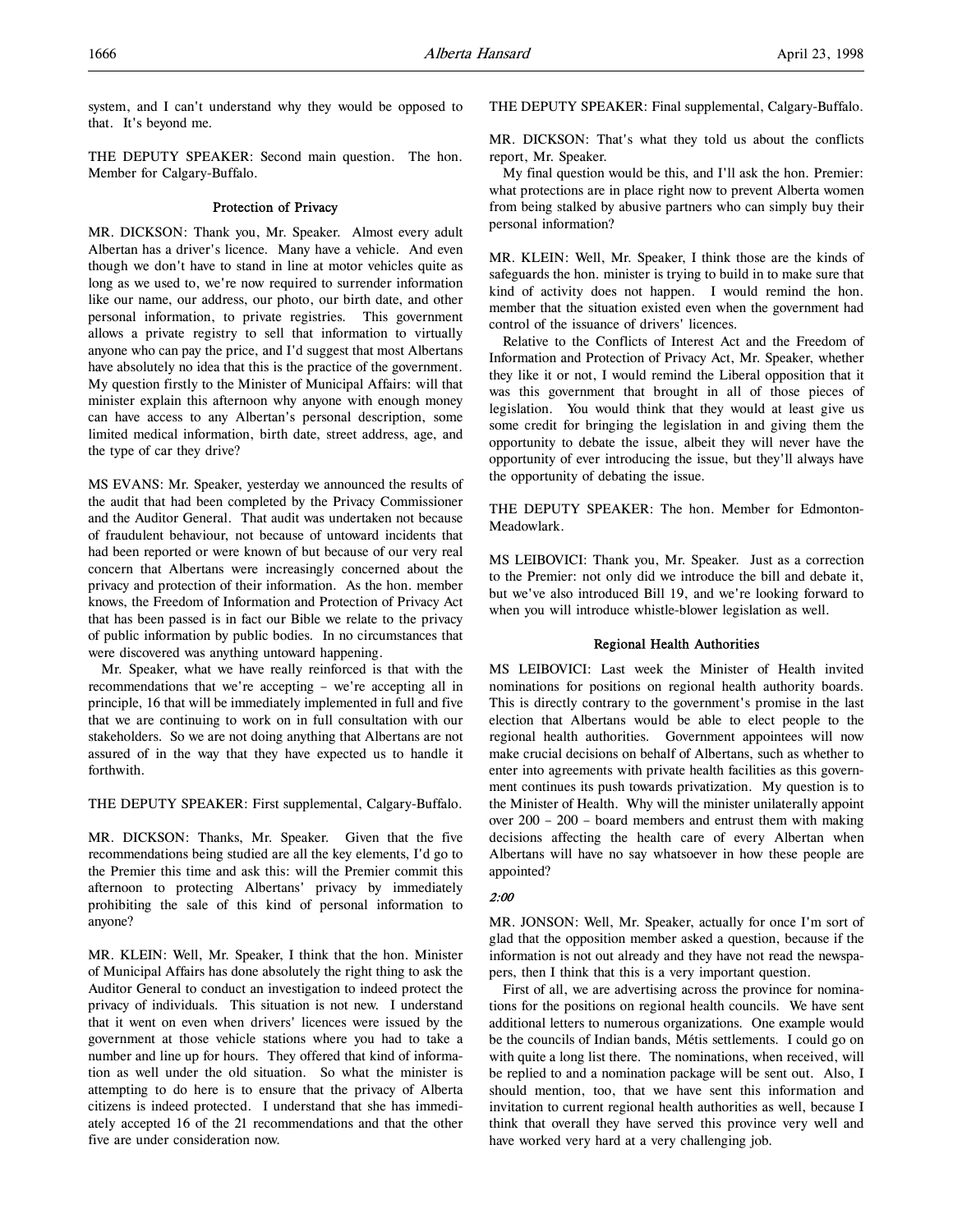Then the next step, Mr. Speaker, is that we have set in motion the establishment of an independent review panel, as we had last time, but with perhaps a somewhat broader representative configuration. That independent review panel will go through the applications, do the number of interviews that they feel are sufficient, and provide a report and set of recommendations to the minister.

MS LEIBOVICI: A suggestion for your board might be Harold Swanson. You might want to look at that.

Will the minister please clarify the makeup of the secretive independent review panel, and will he also let us know if he's going to be bound by their recommendations, or will he be able to override the recommendations of that panel?

MR. JONSON: Mr. Speaker, I find it a rather interesting play upon words, because I made it very clear that they are recommendations to the minister. If they were final decisions, I would have said so. But they are recommendations to the minister. The minister will review them, and the final decision will be made by the government.

I really think that we should just be very clear again and emphasize something here, and that is that it is a process very, very similar, almost identical to the process that was followed approximately three years ago. I think that across this province the vast, vast majority of people working in our regional health authorities are quality people, working hard and being dedicated to their job, working on behalf of their communities and all the people of this province, Mr. Speaker.

THE DEPUTY SPEAKER: Final supplemental, Edmonton-Meadowlark.

MS LEIBOVICI: Thank you, Mr. Speaker. Given that the minister is saying "trust me," my next question is to the Premier. His government says that it's in favour of public consultation; his government says that Senate appointments are an affront to democracy. Why won't you let Albertans vote for regional health authority members? Why won't you have them elected? There's no better form of consultation than that.

MR. KLEIN: Well, I guess I would ask the – it would just be a question. I would throw it out, and maybe the hon. member might want to answer it. Why was the hon. member not concerned, Mr. Speaker, when we had something like 200 health jurisdictions in this province? I think there were about five or six in the city of Edmonton. Certainly there were five or six in the city of Calgary. None of them were elected. [interjections] None of those boards were elected. Name me one hospital board in the city of Edmonton that was elected.

#### AN HON. MEMBER: Fort McMurray.

MR. KLEIN: In the city of Edmonton. [interjections] There were very few hospital boards that were elected out of the 200.

Having said that, Mr. Speaker, we have made a commitment that, come the municipal election following this one, we will bring the elections into place. It's quite clear that the boards, challenged with the very, very difficult task of major reorganization to provide that one-window approach and to create the pathway to health in major cities – in major cities in particular, like Calgary and Edmonton – were in the midst of their reorganization. As a matter of fact, they're still going through some reorganization to achieve efficiencies and to make the system more effective. Basically many boards in this province said: "Lookit. We are not ready. We are not ready for that kind of change at this particular time. Can you delay it for another three years?" We said: yes, that seems to be reasonable. So it's not a matter of not electing; it's delaying the elections.

## MDS Inc.

MS BARRETT: In his comments last night, Mr. Speaker, on the unmentionable bill, the Minister of Health basically said: "Don't worry. Be happy. Not much will change if we open the doors to private, for-profit hospitals." Well, if the minister wants an example which is sitting right in front of everybody's nose about what can happen if you open the door, he need look no further than what has happened to medical laboratory services in Edmonton and Calgary since regionalization. Today a single corporation, MDS Inc. out of Toronto, has a virtual lock on medical laboratory services in this province. To the Minister of Health: how can the government justify allowing a single for-profit corporation like MDS Inc. to have a de facto monopoly on medical laboratory services in the province of Alberta, which, by the way, they boast about, including all of the labs located in public hospitals in the Calgary regional health authority?

MR. JONSON: Well, Mr. Speaker, this particular question, I think, refocuses on what I think is one of the major problems that the third party opposition has with this whole direction that the government wants to take to deal with some of the issues facing the public health care system. In this province for decades private laboratory companies have provided laboratory service to hospitals and doctors' clinics across this province. That has been going on since the beginning of medicare, as far as I know, and back further than that, of course, to MSI and Blue Cross.

Today we have a mixture in this province wherein some regional health authorities, such as the one that I happen to be an MLA in, which is David Thompson – they have about an 80 percent publicly run and operated laboratory system. In two or three of the towns around the district, because of tradition, because of private laboratories being used, they're being used. They're flexible in that regard. But it is overwhelmingly a public system. In the case of Calgary the Calgary regional health authority decided to go through an RFP or a type of tender process. They looked at the proposals that came forward, and they selected the company alluded to, Mr. Speaker. So that is a process which is not unique to these recent times. It's been in place for a considerable period of time.

The other thing I'd just like to mention, Mr. Speaker, is that across this province I think one of the very, very successful aspects of the changes in the health care system over the past while has been the overall laboratory system, because, yes, they had to reduce their overall budgets. Probably of any particular part of the health care system, they have had the most dramatic reductions. They have gained efficiencies. The services being provided across this province are by good public systems and by performing private systems.

MS BARRETT: Well, in the past, Mr. Speaker, those arrangements didn't include monopolistic arrangements for an entire city and its region.

Why did the minister approve an arrangement which enables a corporation like MDS Inc. to trade in human illness on the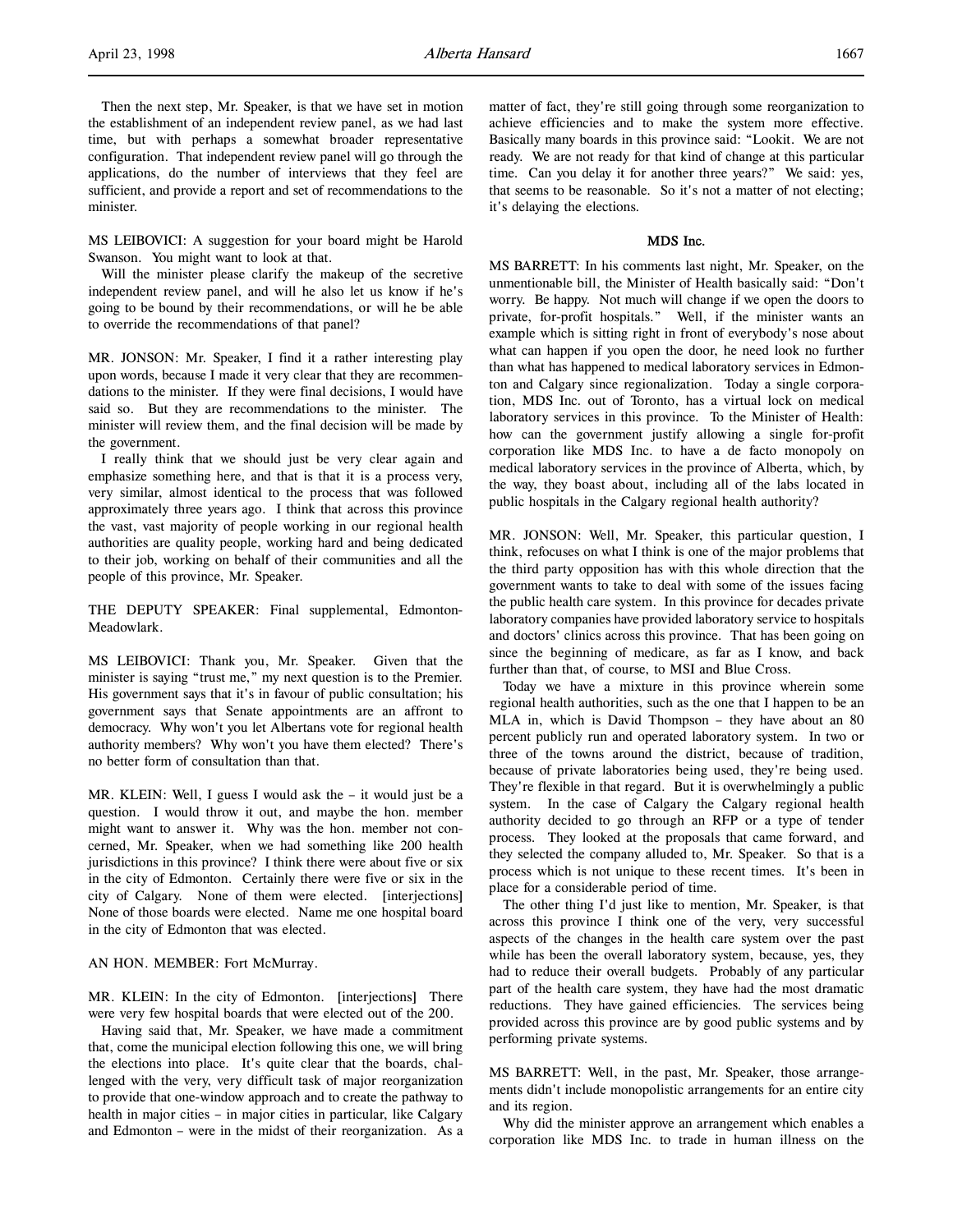Toronto Stock Exchange through a secret and monopolistic deal with the Calgary regional health authority? He had to sign that deal. It was his choice. His choice.

MR. JONSON: Mr. Speaker, perhaps someone more familiar with municipal contracts than I am would be able to give more details. All across this province we have cities like Edmonton or Calgary who have contracts for one service with one company or for one project with one company. To artificially divide it up into pieces when you have a single governing entity and an overall service to be provided just doesn't make any sense.

MS BARRETT: Oh, you don't like competition anymore, eh? The government doesn't like competition anymore.

Mr. Speaker, given that MDS Inc. also has the single largest financial stake in the HRG wanna-be private, for-profit hospital in Calgary, how can the minister keep pushing a private hospital's plan that will lead to a situation where public tax dollars are being scooped up by corporations that are not accountable to the taxpayers?

# 2:10

MR. JONSON: Mr. Speaker, this is the second or third or fourth or fifth time that this particular type of question has come up. I have not been lobbied by, I have not promoted, the legislation before the House does not promote this particular firm, HRG. The premise of the question is something that we are debating in the course of debating Bill 37, yes, but to try and get into this particular question over and over again – we've said clearly, via the legislation, in the debate last night, in question period, what the clear intent and goal of this particular legislation is, which I think is sufficient.

THE DEPUTY SPEAKER: The hon. Member for Wainwright.

### Prisoners' Voting Rights

MR. FISCHER: Thank you, Mr. Speaker. My question is to the Minister of Justice. I wish to come back to the prisoner voting and the recent court ruling that a blanket ban on prisoner voting is unconstitutional. The reaction of my constituents has been swift and clear. They don't want lawbreakers voting. I would ask the minister: are you going to appeal this ruling, which flies in the face of our longstanding Alberta policy to deny those people behind bars the right to vote?

THE DEPUTY SPEAKER: The hon. Minister of Justice and Attorney General.

MR. HAVELOCK: Thank you, Mr. Speaker. First of all, I want to make it clear to the House that this government, unlike the Official Opposition and the third party opposition, this government is strongly opposed to prisoners voting. Fundamentally and philosophically we believe it's wrong for prisoners to be allowed to vote, and we will not stand by and allow that to happen.

Having said that, the quick answer to the member's question is no, we will not be appealing the Court of Appeal decision to the Supreme Court of Canada. We've completed our review of the decision, and the important point is that the court has agreed with the Legislature's ability and right to limit the right of prisoners to vote in elections. That, Mr. Speaker, quite frankly, can be accomplished without the need to pursue the matter to the Supreme Court. With some fine-tuning to the Alberta Election Act and in particular section 41(d), we will be able to ensure that the prohibition against prisoner voting can be maintained. What we're looking at is the voting ban applying to all sentenced prisoners with the exception of those serving very short jail terms and those who are in jail for failing to pay fines.

THE DEPUTY SPEAKER: The hon. Member for Wainwright, first supplemental.

MR. FISCHER: Yes. To the minister: if the problem can be solved, then, by legislation, when can we expect that to happen?

MR. HAVELOCK: Well, Mr. Speaker, I know that my colleagues are very keen to have additional legislation introduced in the House this session. Nevertheless, we are planning to introduce legislation to that effect this fall. We want to get this straightened out as quickly as possible to ensure there's a clear understanding that voting is a right based on respect for the law.

When people break the law and go to jail, they lose not only their freedoms, but they lose other rights, and the right to vote is one of them. To put this into perspective, I'd like to refer you to an extract from the court's ruling, and it reads as follows. This is Court of Appeal, Mr. Speaker.

If a prisoner could vote, he would next argue that he had the right to meet candidates, hear debates, and maybe go to meetings outside the jail.

MS BARRETT: Oh, come on.

MR. HAVELOCK: This is the Court of Appeal.

That would pose a danger to security . . . Prisoners with no real interest in voting could use elections as an excuse for a holiday, or an escape attempt, or a hostage taking.

Mr. Speaker, that theme is shared by many Albertans, and that's why we'll be amending our legislation.

THE DEPUTY SPEAKER: Final supplemental, Wainwright.

MR. FISCHER: Yes. Thank you, Mr. Speaker. To the minister again: when you consider those amendments, then, what sort of parameters can Albertans expect?

THE DEPUTY SPEAKER: The hon. Minister of Justice.

MR. HAVELOCK: Thank you, Mr. Speaker. The amendments will essentially deal with section 41(d) of our Election Act and will allow inmates on remand, those awaiting sentencing, to vote. Second, those serving very short sentences and those that are in jail for failing to pay a fine would also be able to vote. Otherwise, the prohibition against prisoner voting will be maintained. While I recognize that will have a negative impact on the vote totals which the Liberal Party and the New Democratic Party can expect to get next time, it nevertheless captures the essence of what Albertans are telling us, and that is: don't break the law, and then you can vote.

THE DEPUTY SPEAKER: The hon. Member for Edmonton-Rutherford.

### Video Lottery Terminals

MR. WICKMAN: Thank you, Mr. Speaker. My questions today are directed to the Premier. I recognize the dependency that this government has on the VLT windfalls, particularly with the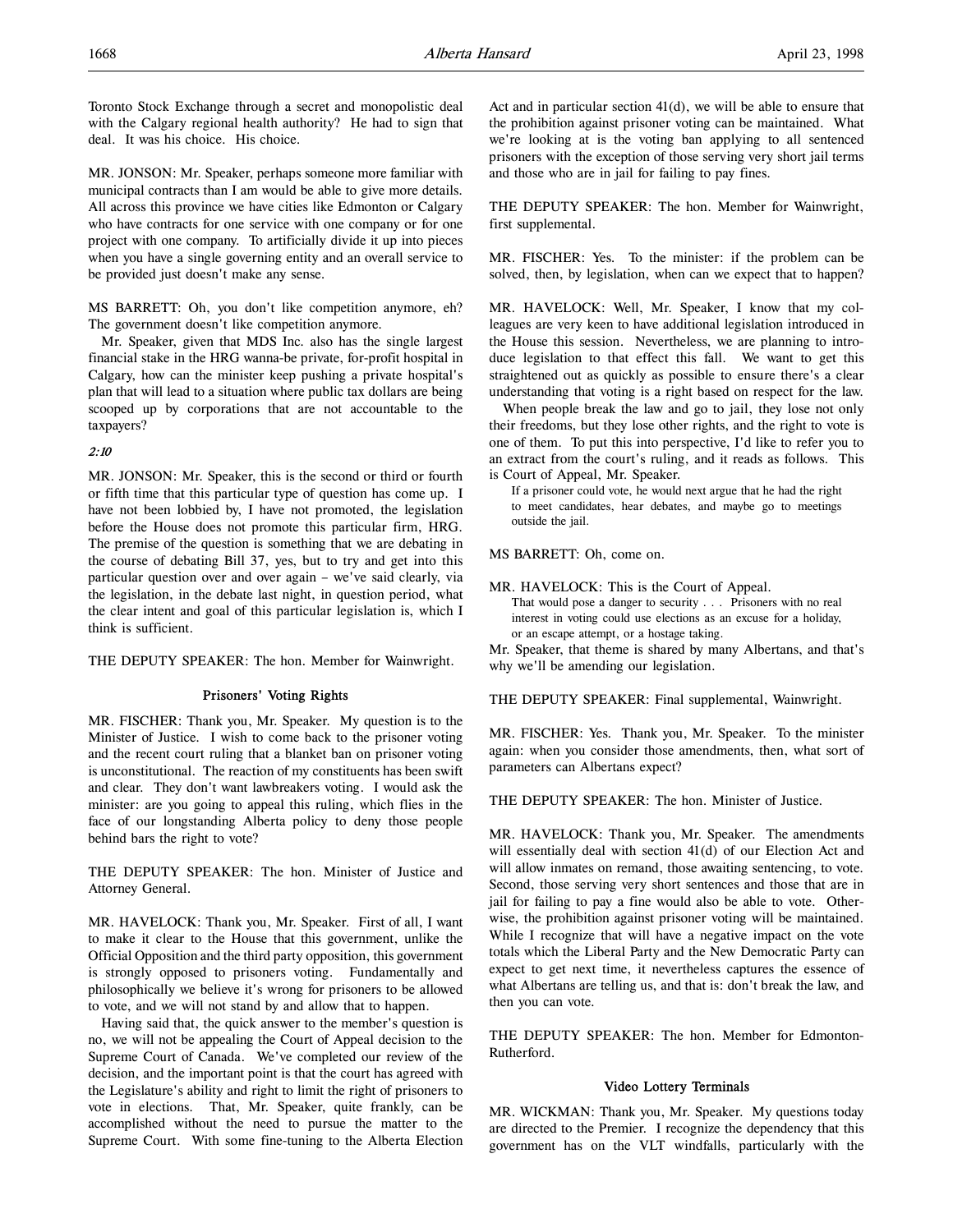MR. KLEIN: Well, as I understand it, there is a debate going on in many municipalities right now between those who oppose VLTs and those who support VLTs. I think some of the information has been published in newspapers and so on and in advertisements. There are two sides to every argument, and on the economic side the people who are pro-VLT, mostly the hospitality industry, have published many, many figures demonstrating what they say are the economic effects relative to their own industry and to the community, Mr. Speaker.

Perhaps the hon. Minister of Economic Development has more information and can shed some more light on this.

MRS. BLACK: Well, Mr. Speaker, again for the hon. members, this weekend we start the gaming summit in the community of Medicine Hat. We're going to hear from Albertans. As we've said, the people are going to help us craft the future of gaming by providing their input, not only those who are stakeholders involved in the gaming industry in this province but people from across this province. So we want to hear from the people of Alberta as to the future on gaming.

But let's talk about the way revenues go from the lotteries into communities. A number of communities don't have VLTs. However, as was announced on April 1, the community lottery boards were established to take \$50 million of VLT money and distribute it out on a per capita basis to every community within this province. Those communities have the ability to determine how those dollars are going to be spent. This was another recommendation that came out of the Lotteries Review Committee, to have communities have dollars flow back into their communities from VLTs, because there was a concern that moneys had flowed out of their communities because of the VLTs. Clearly, Mr. Speaker, dollars are going back. In addition to that, dollars are supporting the communities through grant programs. In addition to that, on the purely economic side there are many people in our smaller communities who rely upon employment in facilities where there are in fact VLTs and other gaming.

MR. WICKMAN: Fifty million dollars in time for the fall civic election.

Mr. Speaker, to the Premier: does his government see the VLT cash cow as being so important that they are willing to throw the economic well-being of Alberta towns and villages to the wolves?

MR. KLEIN: Mr. Speaker, I just don't understand what the hon. member is driving at. You know, as I say, there's two sides to this argument in many of the towns and villages; for instance, Rocky Mountain House, where the petition was to remove VLTs and in fact the VLTs were removed. If I recall the argument, we simply didn't get involved. I don't think that any of us, even the MLA, got involved in the debate. Certainly we read about debate; we heard about the debate. The debate was spearheaded by various religious organizations on one hand and the business community on the other hand, especially those in the hospitality industry, those in the restaurant and hotel business.

The hotel people argued that the implementation or the use of VLTs in their various establishments generated employment, generated extra business, and indeed were an economic benefit. On the church side and on the moral side obviously they argued successfully in Rocky Mountain House that the social drain was far greater than the economic benefits. On the basis of that there was a vote in Rocky Mountain House, and the vote was to remove VLTs. Subsequent to that, Mr. Speaker, the Alberta Liquor and Gaming Commission removed the VLTs. It's as simple as that.

### 2:20

MR. WICKMAN: Tell us about Wood-Buffalo.

Mr. Speaker, again to the Premier, in conclusion: why is the Premier not prepared to allow Alberta citizens to choose between jobs and VLTs by holding a provincewide plebiscite?

MR. KLEIN: Mr. Speaker, you know, the policy, the result of the Gordon report, the Lotteries Review Commission, the recommendation that came from municipal leaders themselves – they wanted it. I get so frustrated about this point, because at a meeting in Bonnyville and throughout the public consultation process it was the municipal leaders themselves who said: let us decide the issue; let us decide the issue like Sunday openings were decided, like liquor way back then was decided. Mixed drinking was decided by plebiscite. A lot of things have been decided. They said: let us decide on a community-by-community basis; let community standards prevail.

Mr. Speaker, that's exactly what we agreed to do. That was the recommendation in the Gordon report. Now that they're having to deal with this, yes, there are some communities who are saying: oh, my gosh, we really didn't think it was going to happen; now let's have the province be responsible for it. All we did as a government was to reflect and implement the wishes of the municipalities. So in the city of Edmonton, for instance, the council said: if you bring forward a petition with enough names, we will hold a plebiscite. In the city of Lethbridge they have said: we aren't going to bother with a petition; we are going to have a plebiscite. In the city of Red Deer they have said the same thing. In the city of Lacombe they had a vote, and the vote was illegal because some people – and unfortunately for them, because I think that it's being investigated as I speak – voted illegally on that question, and the whole vote was ruled invalid.

In Wood-Buffalo, since the question was brought up, Mr. Speaker. [interjections] The question was brought up, sir, with all due respect. There is every indication that, indeed, there will be an application to the Supreme Court of Canada. We have clearly stated that if there is a litigation, we will not remove the VLTs until the litigation is resolved. It simply makes sense. Why go to the expense of pulling them out only perhaps to have to put them back in again?

THE DEPUTY SPEAKER: The hon. Member for West Yellowhead.

#### Rural Physicians

MR. STRANG: Thank you, Mr. Speaker. The day before yesterday we were all certainly pleased to hear the announcement by the Minister of Health that a tentative agreement had been reached with the Alberta Medical Association on a new contract with the doctors. One of the issues that came up frequently throughout the negotiations over the past six months and certainly an issue highlighted by some of the physicians in West Yellow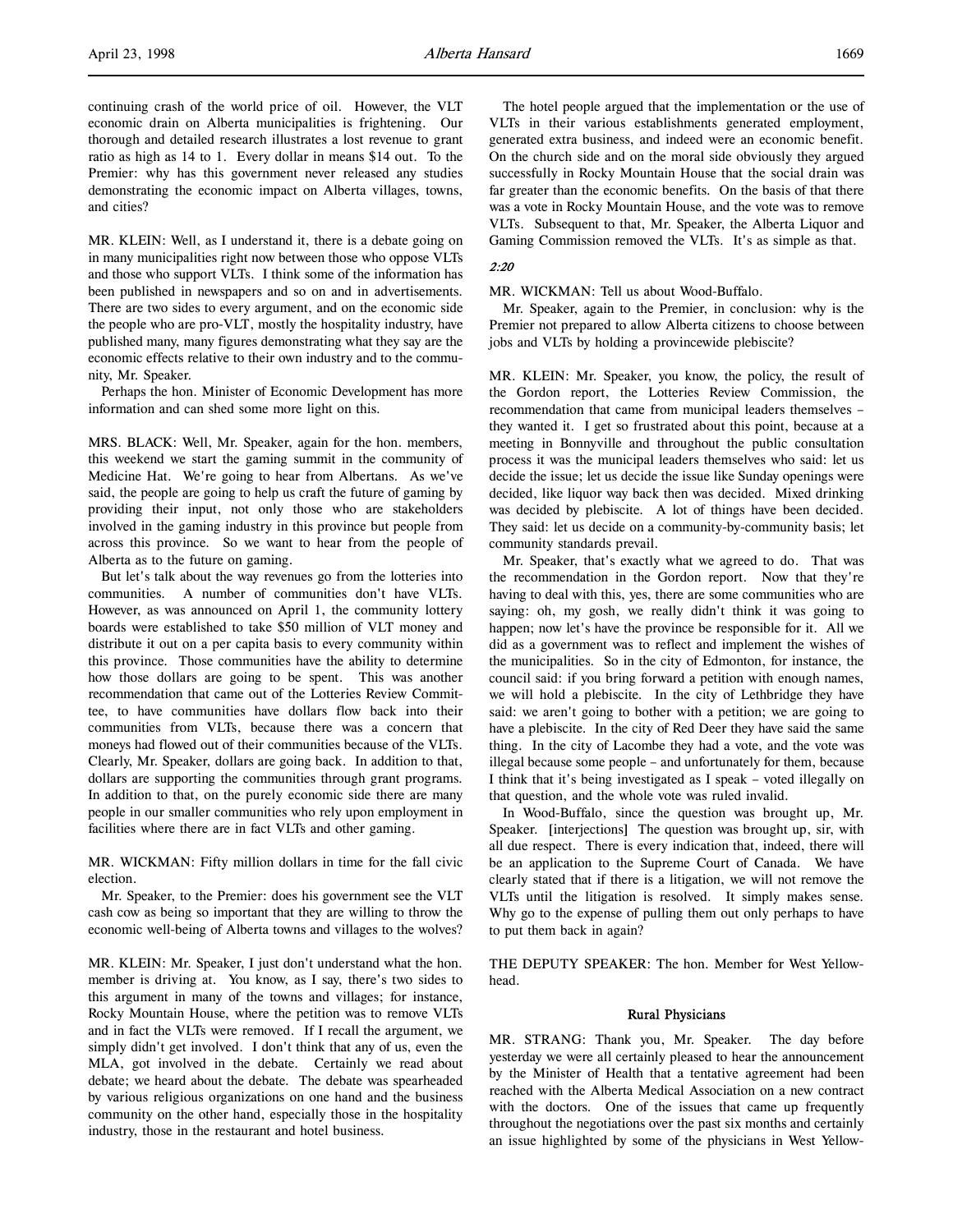head was related to compensation and quality of work life for rural doctors. Could the Minister of Health advise what this agreement contains that will help our rural physicians?

MR. JONSON: Mr. Speaker, there of course are the general provisions, which will provide for a better financial situation for rural doctors, and that is the 3, 2, and 3 percent increases in fees. The coverage of insurance is a particular one which benefits the general practitioners who are rural doctors, because prior to this they received no help with their malpractice insurance. Now that has been cut in half by this particular agreement from \$2,000 to \$1,000 because we're picking up \$1,000.

In addition to that, though, a specific initiative which is not part of the agreement but was identified in negotiations plus identified through the representation of the rural government MLAs is that we are planning to put into place – and we made a commitment to the AMA on this – a budget for rural on-call payments. In the first year of the agreement it would be \$5 million; in the second and third years \$7 million. This, I think, is a very, very significant step in the right direction towards dealing with the very special problems of small numbers of doctors working in smaller centres.

THE DEPUTY SPEAKER: First supplemental, West Yellowhead.

MR. STRANG: Thank you, Mr. Speaker. My first supplemental question is also to the Minister of Health. Could the minister advise how much support he will provide to the rural doctors' oncall program and whether or not there is any chance this amount may be increased in the near future?

MR. JONSON: Well, Mr. Speaker, I think I have addressed the first part of the question. But in the overall discussions with doctors individually, with the Alberta Medical Association representatives, and with the president of the rural section of the AMA, we've indicated that we will look at having discussions about what the best formula, the best approach to applying this money will be. In addition to that, I have indicated that depending upon the overall financial resources available to Health – this is a high priority item, but its priority matched with other priorities in the health care system – we would consider, particularly perhaps by year 3 if it's working very well, recommending from Alberta Health to the government budget process to increase it.

THE DEPUTY SPEAKER: Final supplemental, West Yellowhead.

MR. STRANG: Thank you, Mr. Speaker. My second supplemental question is also to the minister. Can the minister advise the members of the assistance that might be available throughout this new agreement in terms of improving the working conditions and the workload of rural doctors, especially in light of the demographic changes of the rural doctors and the need and desire to have more time with their families, particularly the young families?

MR. JONSON: Well, Mr. Speaker, certainly being a physician in a rural area means almost by definition that you are taking on the potential of very long working days, often around the clock, and a very challenging profession. But we have already in place through the rural physician action plan a modest program with

respect to providing for locums, or replacement doctors, so that doctors in small communities can get a break, can get some relief from their duties.

Also – I think it's somewhat related to this – there is a program for upgrading qualifications which provides up to six months' leave. I think that this initiative, the rural physician on-call money, if used the right way, doesn't necessarily mean that the on-call money has to be paid to the two or three doctors who are in the community. Instead, the on-call money could be paid to a doctor coming in to provide relief for the chance for a holiday, for a weekend, for a break for the rural physician. So we're looking at the best application of this money in that regard.

THE DEPUTY SPEAKER: The hon. Member for Edmonton-Glengarry.

#### 2:30 Career and Life Management

MR. BONNER: Thank you very much, Mr. Speaker. The MLA for Calgary-Currie recently told the Banff youth forum: alcohol is a major issue for our young people; it is just as destructive as drugs. Meanwhile, back in this House the Minister of Education is lukewarm in his support of the CALM program, the only high school program designed to fight alcohol and drug abuse. To the Minister of Education: if CALM is cut, where will these issues be addressed in the school program? CALM is the only health program in high school.

MR. MAR: Mr. Speaker, the hon. Member for Edmonton-Glengarry addressed this question earlier on. In fact, I think it was earlier this week. I indicated to him at that time and am happy to repeat to members of the Assembly that the CALM program is being reviewed. In fact, there are people, as perhaps the hon. member would suggest, that are supporters of the continuation of CALM as a mandatory program and as a graduation requirement. There are, however, people who will equally make a compelling argument that CALM, while important, ought not be mandatory.

Mr. Speaker, this is being reviewed at this time. It's premature to be talking about whether this program will go or whether it will stay, but we will look at the options. We've been doing our reviews with teachers, with parents, with students, with administrators. I agree with some of the concerns that he expresses as to whether or not there is an alternative way to teach these types of programs. I would point out, however, that elements of CALM don't sit well with all people, and maybe there is some opportunity here for the program to be improved.

Mr. Speaker, in addition, there are elements of the CALM curriculum that people have concerns about, that parents wish to have their children exempted from, and in those circumstances where there is an objection to the particular nature of the program elements, we allow those students to be exempted with the permission of their parents.

So, Mr. Speaker, it's not a situation where the Minister of Education or anybody else is lukewarm to CALM. It is an opportunity for us to improve curriculum. Any chance that we get to do that – I'd never apologize for trying to do that.

MR. BONNER: To the same minister, Mr. Speaker: given that suicide and AIDS are the top two causes of death for young adults in Calgary and that 40 percent of all Calgary vehicle fatalities involve alcohol, why would the minister even consider ending a program that deals with crisis management, alcohol, drugs, and STDs?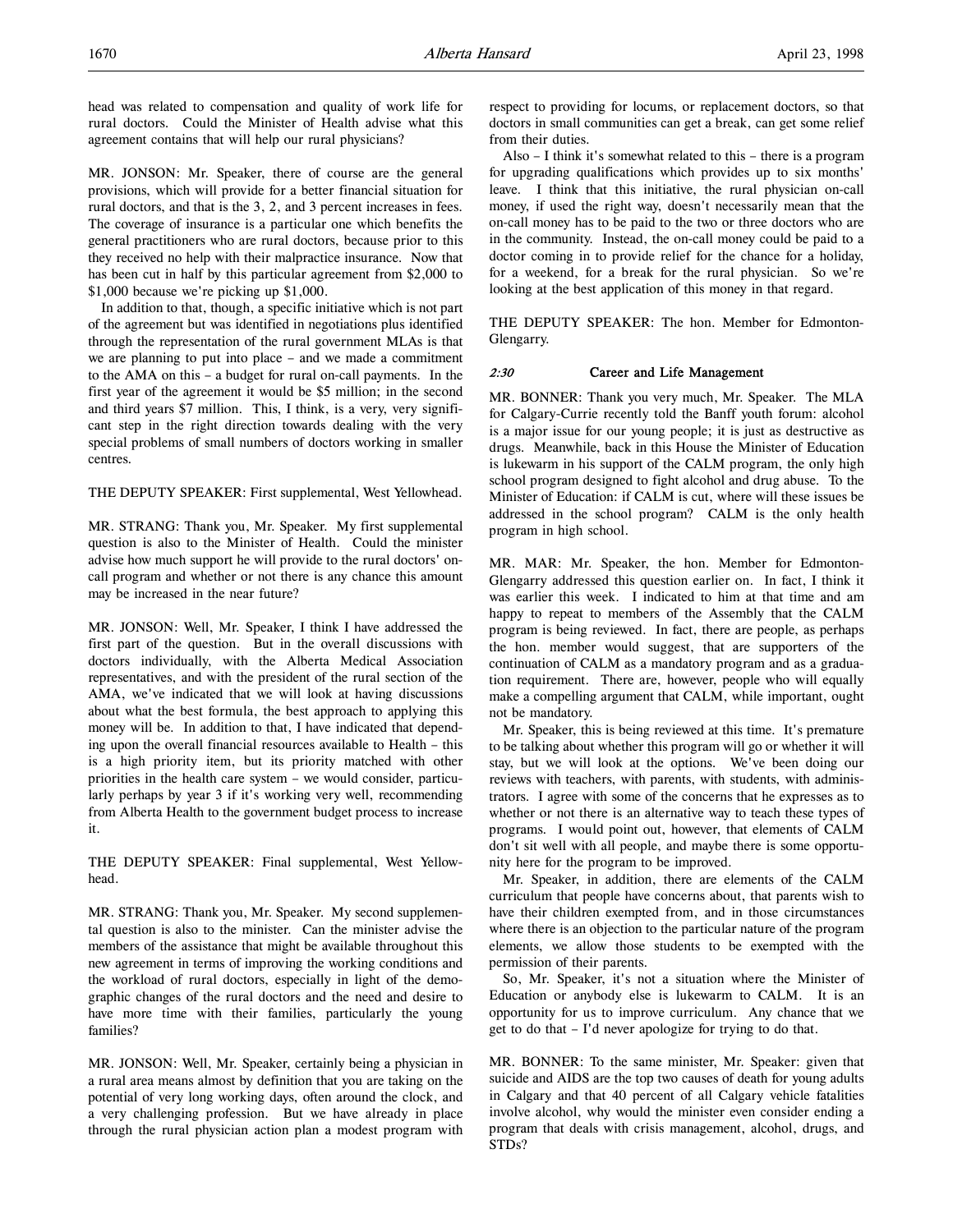MR. MAR: Well, Mr. Speaker, these issues that are raised by the hon. member are serious concerns. There's no doubt about it. It's not just at the high school level that we should be concerned about dealing with the education of children with respect to substance abuse, drug abuse, and other risky behaviours. I've been a strong supporter of the DARE program, as an example. I'll speak very favourably with respect to the DARE program, which is a program that involves community policing. I know that it's one that the Attorney General is most interested in and involves . . .

MRS. SOETAERT: That's grade 6.

MR. MAR: That's correct: children at the age of grade 6. It's a very, very positive program that informs children on the importance of avoiding risk behaviour when it comes to drugs, alcohol, sexually transmitted diseases, and other types of bad choices that can be made by young people.

So, Mr. Speaker, again, the CALM program has good elements to it, and there are proponents of those good elements. There are ways, perhaps, that we can look at improving CALM so that it can satisfy more people with respect to the types of elements that are in the program. That's what we're trying to do through a consultation process of dealing with parents, teachers, students: to find out how it is that we can improve our programs and our curriculum.

MR. BONNER: To the Minister of Health, Mr. Speaker: why aren't you urging the Minister of Education to keep the CALM program, for surely this program leads to a healthier population and lower health costs in the long run?

MR. JONSON: Well, Mr. Speaker, I think the Minister of Education has well outlined the process whereby he is reviewing the CALM program. I would just like to add something else, though. Perhaps as Minister of Health – and I hope I'm not slipping back into my previous role. Really, in the literature and the research and the educational material that's available on this particular matter, it is I think pretty well agreed that it is in the formative years, in the preschool years, in elementary school, and then in junior high school where the messages have to be provided to young people, where the knowledge, the ability to decide on these issues take place and are developed.

I have not heard the minister say – and I imagine that it's not the case – that the minister is contemplating reducing the health curriculum in the junior high school or in the elementary grades. That, I think, is the thing that should be pointed out here. As Minister of Health I am certainly supportive of that program, and we are complementing the efforts of Education by trying to cooperate with them, co-ordinate services with respect to these matters of healthy lifestyles and prevention of disease and suicide intervention and so forth. That, I think, has to be acknowledged, because I do feel that the education system, which the hon. minister is in charge of, is not neglecting this area.

#### Federal/Provincial Fiscal Relations

MR. SHARIFF: Mr. Speaker, last week a well-known and respected independent Canadian research organization, the C.D. Howe Institute, released a report that examined the taxes Canadian families pay to the federal government and the benefits they receive in return. The findings of this report remind me of one of the rules in the book Animal Farm: all men are born equal, but

some are more equal than others. My question is for the hon. Provincial Treasurer. Have you reviewed the report, and if so, what does it say about low-income families in Alberta?

MR. DAY: I've seen the report. It's actually a pretty good report, Mr. Speaker. It's very comprehensive, and it points out an interesting irony: where you live in the country doesn't have any bearing on what you're going to pay in taxes, but where you live can have an effect on what services you get back from your federal taxes, depending on what province you live in. The fact of the matter is, as the report pointed out, that Albertans' taxes which go to the federal government – as a province we receive less back from the federal government than we pay to them, and that makes us net contributors. So it is a fact then and a disappointing irony that people who are low-income taxpayers will actually receive back from the federal government less money than they paid to the federal government because their taxes are going to other provinces. So what the report quite correctly points out is that low-income taxpayers in Alberta actually supplement high-income taxpayers in other provinces. It's a disappointing irony, but in fact that's how the game works at the federal level.

THE DEPUTY SPEAKER: First supplemental, Calgary-McCall. Hopefully it will be a question that's really in the purview of the minister that you ask it of.

MR. SHARIFF: Mr. Speaker, my supplemental is again to the Provincial Treasurer. How have federal transfer payments changed in recent years with respect to Alberta?

MR. DAY: Well, the Liberals performed an interesting change, as they often do. The federal transfer program was formerly called the Canada assistance plan, CAP, and the Liberals said they wanted to change the name. They didn't tell us that they wanted to change the game at that time, just the name. So they changed the name to the health and social transfer. In doing that, as it applied at least to Alberta, in 1992 and '93 we received from the federal government approximately \$619 per person from the CAP program. Then they changed the name and the game, and by '97- 98 we were receiving about \$327 through the health and social transfer. So the Liberals, who talked about concern about health and education, in fact slashed us drastically, and we received only half the money we previously did.

It is another interesting fiscal note that despite the fact we had that health and social transfer slashed in half, we continued and we have increased the amount that goes to health and education, and we did it without incurring a deficit, though I understand there's some Liberal discussion on the provincial level about incurring deficits again. But we've managed to do it by getting rid of the deficit and continuing to support these valuable programs to Albertans.

#### 2:40

MR. SHARIFF: My final supplemental is to the Minister of Family and Social Services. What is the government doing to help lower income families in this province?

DR. OBERG: Thank you very much, Mr. Speaker, and thank you to the hon. member for giving me a chance to answer this question. Keeping in mind what the hon. Provincial Treasurer has just told us about the decreasing payments from the federal government and the actual fact that low-income families in Alberta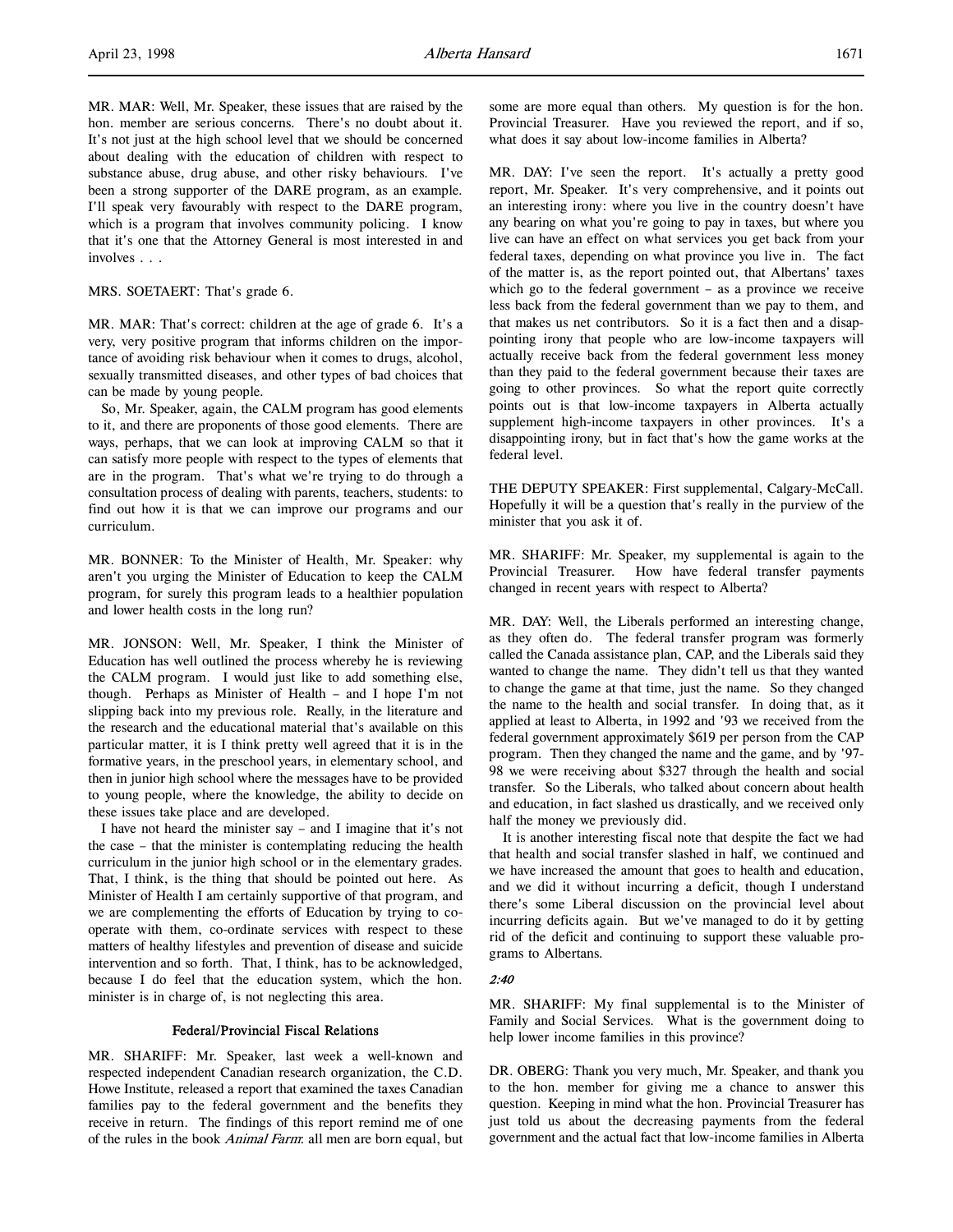are paying for and subsidizing higher income families in the rest of Canada, we still put low-income families as a priority in this province. The family tax credit, which provides up to \$1,000 per year, is but one example. We've also used the national child benefit and will be putting in a low-income health care plan starting July 1. We provide child care subsidies. We provide health care premium subsidies. The bottom line, despite the fact of what the federal government is doing to us, despite the fact that low-income Albertans are actually subsidizing higher income Albertans, is that lower income Albertans are a high priority for this government, and that's why we have a lot of programs to help them.

### head: Members' Statements

THE DEPUTY SPEAKER: Today we have three members who've indicated their willingness to make a member's statement. First of all, the hon. Member for Calgary-Currie, followed by the hon. Member for Edmonton-Gold Bar, followed by the hon. Member for Olds-Didsbury-Three Hills.

### International Youth Drug Program

MRS. BURGENER: Thank you, Mr. Speaker. I'd just like to take a few moments this afternoon to acknowledge the United Nations international drug control program, which sponsored a major youth forum in Banff last week called Youth Vision Jeunesse, a drug abuse prevention program involving youth from around the world. The youth presented a number of programs, and their mandate was to meet and discuss and exchange experiences to deal with the demand, reduction of drugs within our communities and deal with that on an international basis.

Providing the youth themselves a forum to discuss how they dealt with these issues around the world allowed them to come up with some significant recommendations, which will be tabled at a special assembly of the United Nations in June of this year. Part of the program was to develop an ongoing international youth network, so out of the conference a video will be developed and in addition a handbook. We're looking at member nations of the United Nations who were not able to participate to take up this challenge on a worldwide basis and to assist our young people in coming to terms with this significant issue.

I won't have a chance to talk about all of the recommendations they brought forward. The number one priority for youth was their own voice at the table. They also identified that in dealing with these programs a number of areas should be looked at, including cultural sensitivity and gender issues. They talked about education and the need for alternative activities for young people throughout the world. They were very concerned about treatment and health services available for them. They looked at the significant role of the media in assisting them in dealing with the issue of drugs and also looking at the mixed messages that the media does send them. They wanted to ensure that there was information sharing and networks around the world and that there was an appropriate evaluation of programs that were spoken to and sponsored. Lastly, they dealt a fair amount with the convention's policies and rights, which they felt as young people they were entitled to, which are a major part of the United Nations. They also talked about the funding mechanisms.

AADAC was a co-sponsor of that, and also the Canadian Centre on Substance Abuse in conjunction with the United Nations drug enforcement program.

I would like to applaud the youth of Alberta who participated and recognize AADAC's contribution to this convention.

THE DEPUTY SPEAKER: The hon. Member for Edmonton-Gold Bar.

#### National Day of Mourning For Injured Workers

MR. MacDONALD: Thank you, Mr. Speaker. Tuesday, April 28, is the National Day of Mourning for those killed or injured in the workplace. On behalf of all hon. members of this Assembly I would like to take this opportunity to join with all those who will remember their loved ones and friends who lost their lives as a result of workplace accidents or illness. These deaths are particularly tragic because in many instances they could have been prevented.

The top three causes of work-related deaths and injuries are motor vehicle accidents, contravention of safety regulations, and industrial diseases. The government has a clear responsibility to work towards a system of monitoring and inspection that addresses these three causes. Unfortunately, the trend in recent years has been for the Department of Labour to encourage voluntary compliance with individual companies. This takes the responsibility of workplace safety out of the hands of the government and does not allow them to set the standards necessary for the protection of all working Albertans. Instead of policing companies and advocating for workers' safety, the government has concentrated on prevention and encouraging industry to create safe workplaces on their own. Of course, prevention and encouragement are important, but they must be backed up by policing measures that have teeth so companies are compelled to live up to standards.

The Canadian Labour Congress has established a national registry book to maintain a record of workers killed on the job. The book, entitled Let There Not Be Another Page Turned, will formally recognize workers who have died on the job from an occupational accident or disease that has been recognized by the Workers' Compensation Board. All members of this House, I encourage us to work together to stop the carnage in Alberta industry and make sure that no pages are ever turned in that book. Thank you.

THE DEPUTY SPEAKER: The hon. Member for Olds-Didsbury-Three Hills.

### Sexual Orientation

MR. MARZ: Thank you, Mr. Speaker. The week preceding the Easter break marked an emotional time in Alberta politics as Albertans expressed their concerns regarding the Supreme Court decision in the Delwin Vriend case.

Mr. Speaker, I was dismayed to see some journalist, who should above all else value everyone's freedom of speech, resort to name-calling and labeling all those who did not agree with the ruling as Nazis, rednecks, and bigots. I was shocked to hear some members of the opposition in this very House refer to Albertans who disagreed with the Supreme Court ruling as narrow-minded bigots spewing hatred and venom and using words to describe their opinions as lies, lies, lies that are hateful, hurtful, and downright dangerous, as well as other comments such as fear mongering and intolerance.

Is this an appropriate response, Mr. Speaker, by elected representatives to Albertans who express an opposing point of view and exercise their freedom of speech? Or is shouting and name-calling only indicative of a lack of legitimate argument? It would appear that the strategy employed by some of the members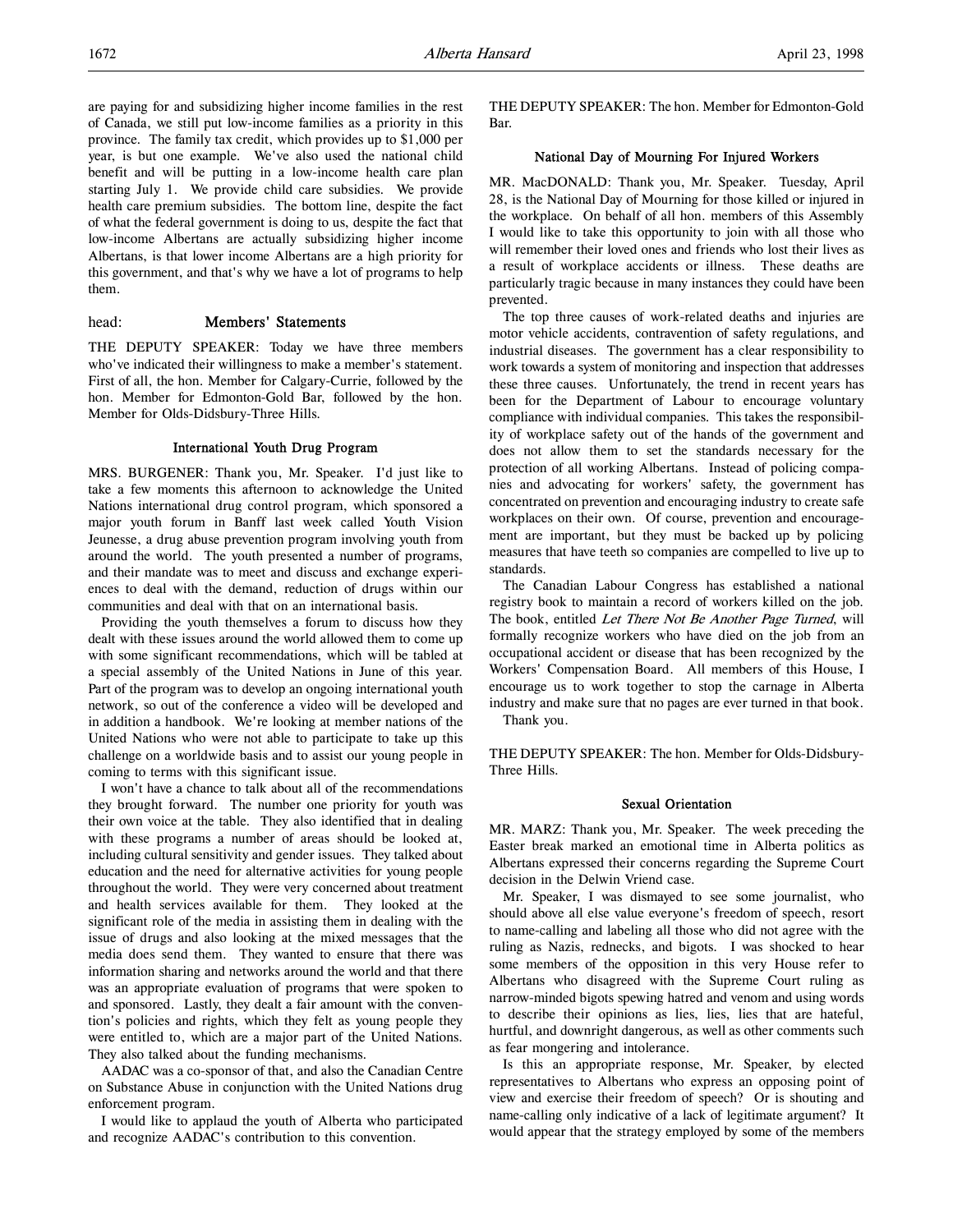Of the 2,150 responses we received in my office, none in our opinion expressed hate or intolerance. The majority of responses expressed concern about the courts dictating to governments, conflicting moral values, and a lack of knowledge of what sexual orientation really means and what the courts will ultimately decide it to mean.

Mr. Speaker, my intent today is to merely set the record straight. I would not want to leave the impression with Albertans that all Albertans who spoke out against the Supreme Court ruling were spreading hate and intolerance. On the contrary, the responses I received were merely expressions of concern about the erosion of moral values, traditional family values, and Christian principles.

I would like to assure those Albertans that I for one will continue to stand on their behalf in support of those values and would also like to state that it was obvious during the course of the debate that, regardless of one's viewpoint, all Albertans could voice their opinions to this government without fear of insult or intimidation, and their representatives within government caucus also enjoyed that same freedom.

Thank you.

### head: Projected Government Business

THE DEPUTY SPEAKER: The hon. Opposition House Leader.

DR. NICOL: Mr. Speaker, I'd like to request that the Government House Leader, under section 7(5) of Standing Orders, give us next week's projected business. Thank you.

THE DEPUTY SPEAKER: The hon. Government House Leader.

MR. HAVELOCK: Yes. Thank you, Mr. Speaker. I'd be delighted to. Monday afternoon we'll be into second reading on Bills 38 and 40. Hopefully after the opposition passes those quickly, we'll be into Committee of the Whole on those two items plus as per the Order Paper, which indicates some bills still remaining at Committee of the Whole. If the opposition did not pass 38 and 40 in the afternoon, then hopefully they'll pass it that evening at second reading. Then we'll be into Committee of the Whole on those two bills and as per the Order Paper some of the other bills that are outstanding.

April 28, Tuesday afternoon, we are looking at having a limited debate on Bill 45, the Health Professions Act, Mr. Renner. The Miscellaneous Statutes Amendment Act will be coming up, and hopefully that will be passed quickly. Then we'll go into Committee of the Whole on miscellaneous statues, and hopefully that will move quickly again. Then we'll go through some third readings as per the Order Paper. That evening we are intending to go into Committee of the Whole on bills 38, 40 and as per the Order Paper, and then third readings.

Wednesday, 8 p.m., Bill 43, miscellaneous statutes, third reading; Committee of the Whole as per the Order Paper; and then third reading as per the Order Paper.

Similar for Thursday afternoon, Committee of the Whole if necessary and third readings as per the Order Paper, Mr. Speaker.

### 2:50

THE DEPUTY SPEAKER: We have one point of order arising from the question period, but I would like to make one point before we take the point of order. That is that we had only nine questions and answers taken today, one taking nine minutes, but I want to congratulate the hon. Member for Wainwright and the hon. Government House Leader. Theirs was by far the shortest exchange, with three questions and three answers within four minutes. Something to strive for with other members.

The hon. Member for Calgary-Buffalo.

# Point of Order

### Allegations against Members

MR. DICKSON: Thanks, Mr. Speaker, and in fact it was that very brief exchange between the Member for Wainwright and the Minister of Justice that provoked me to stand on a point of order, but I'm not doing it to balance out the time, really.

I cite and invoke Standing Order 23(h), (j) and (l). The specific wording used by the minister – and I don't have the Blues, but I made a note of it – was to the effect that unlike the opposition "this government is strongly opposed" to inmate voting. That's what I understood the Minister of Justice to say. Until he corrects me otherwise, that's the assertion. My argument is that it both makes allegations against members in this caucus and certainly uses language which is abusive and insulting.

The situation is this, and two points I'd want to make to it as briefly as I can, Mr. Speaker. The first one is that this caucus has always said that mass murderers and people like Clifford Olson ought not to be allowed to vote. What we've also said is that this caucus recognizes that in most provincial jails the typical profile of an offender is a young man in his 20s, more often than not an aboriginal, more often than not somebody who hasn't paid a fine. The point of order is the inflammatory representation made by the Government House Leader, and I'm very quickly trying to make the two points I identified. The first one is this: this caucus has never supported the right of a Clifford Olson to be able to vote in a provincial general election. The second comment . . .

THE DEPUTY SPEAKER: I think a point of order is to make the point of order as opposed to re-enter the debate. I think you've clarified your point that was referred to in the preamble, presumably to the answer that was given by the hon. Minister of Justice.

The hon. Minister of Justice, briefly on the point of order.

MR. HAVELOCK: Yes. Thank you, Mr. Speaker. I don't believe there is a point of order. I think you were quite correct in stating that the hon. member across the way is simply trying to re-enter debate and clarify what the party's position is.

I will state that the other day in the House I did actually quote from some news items where it was indicated and stated very clearly by the former Leader of the Opposition that prisoners should have the right to vote. I was simply sticking with that theme, and the comments I had referred to the other day had absolutely no qualification in them. They simply said that, yes, they should have the right to vote.

I can understand their sensitivity on the issue, Mr. Speaker, because of course I don't think it's defensible. Nevertheless, there is no point of order.

THE DEPUTY SPEAKER: The hon. Minister of Justice was introducing into the answer he was giving to the hon. Member for Wainwright some – I think (l) is "introduces any matter in debate which offends the practices and precedents of the Assembly." That is in itself a bit inflammatory and begs a response such as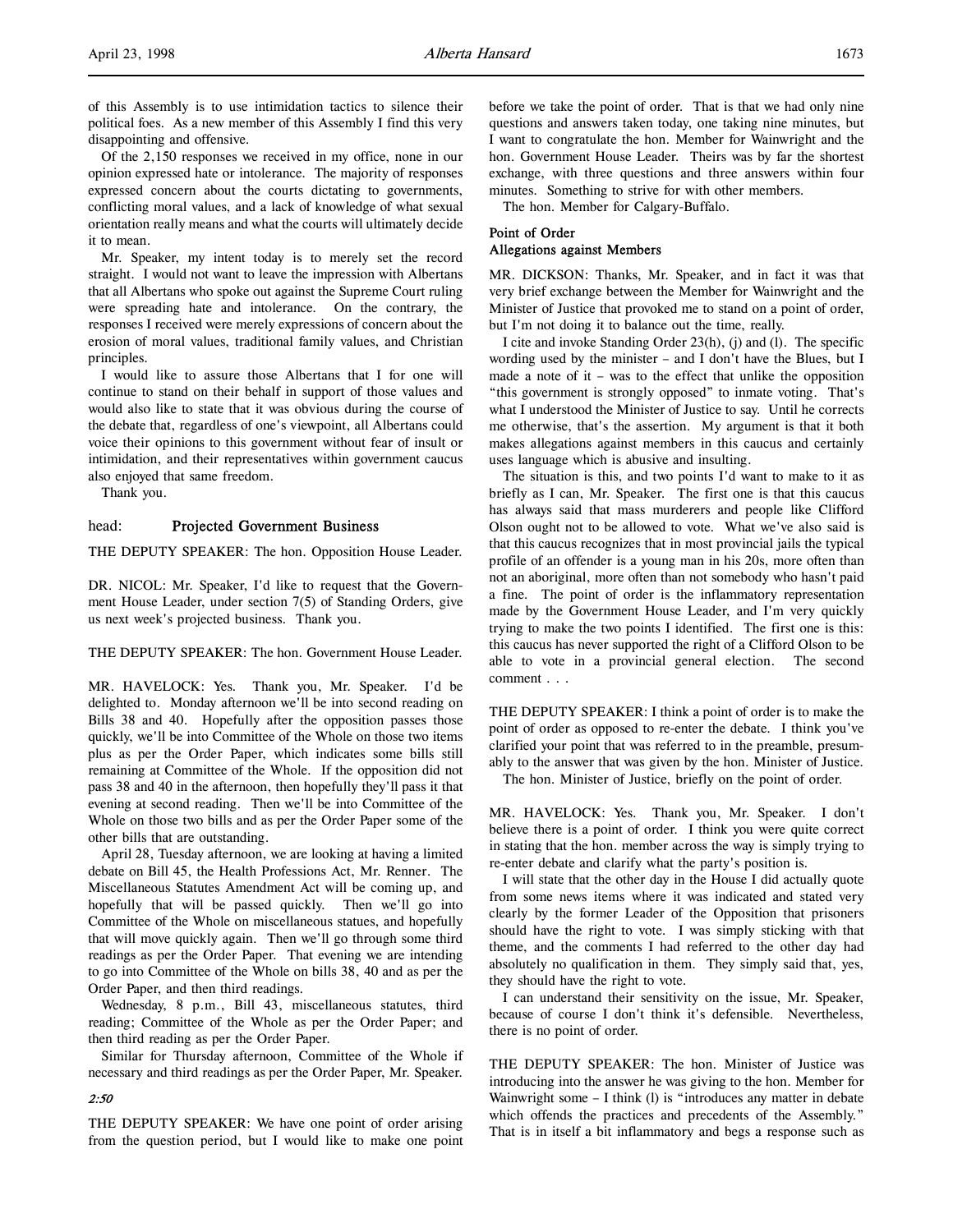the hon. Member for Calgary-Buffalo has gotten into. I think what we have here is an example of gratuitous comments, which then sparked a response and now a debate.

I would ask both hon. members to contain their exuberance for this particular debate. I think the hon. member has clarified the opposition's point of view, and I think the matter has been dealt with.

Calgary-Buffalo, you wish to challenge?

MR. DICKSON: Mr. Speaker, my only observation is that I said I had two points to make. I made one point, the Speaker rose, and we had an opportunity for the Minister of Justice to respond.

THE DEPUTY SPEAKER: Hon. member, I didn't mean to cut you off, but I thought we were getting into debate, which is the same reason why I stood when the Minister of Justice appeared to the chair to be entering into debate. I think your point has been made. It is a point of clarification, and we can leave it at that.

head: **Orders of the Day** 

### head: Government Bills and Orders head: Second Reading

Bill 38 Public Health Amendment Act, 1998

[Adjourned debate April 22: Mr. Mitchell]

THE DEPUTY SPEAKER: The hon. Member for Edmonton-Riverview.

MRS. SLOAN: Thank you, Mr. Speaker. It gives me pleasure to rise today to speak to Bill 38, the Public Health Amendment Act. I've had the opportunity to review the bill as it stands before the House and have some questions and concerns to pose to the government minister with respect to this bill.

I have not had, I should indicate, in my review of the bill itself any background material that would suggest why this bill is necessary. In my opinion the bill, in its erosion of the Public Health Advisory and Appeal Board and its subsequent empowerment of the chief medical officer, is not a health bill. It's a policing bill. It's a muscle bill. It reminds me of previous legislation that has been tabled and passed in this province that was utilized to suppress and to target certain populations, the sterilization act being one. I think it is a very dangerous precedent when a government seeks to empower one individual, that individual not being elected, such as proposed by the Public Health Amendment Act for the chief medical officer position.

I am not clear with respect to the rationale existent in the bill that would propose a need for the Public Health Advisory and Appeal Board to be cut by half, to have its advisory component removed and specifically its ability to advise the minister on public health, the conducting of research and investigations into public health, and particularly its ability to hold public hearings on matters related to public health.

#### [Mrs. Gordon in the chair]

This government has not been a public health advocate or proponent. In fact, the funding of public health on the basis of inflation and population growth and demographics has deteriorated since the early '90s. The commitment to public health in this province is extremely fragile on the funding side and extremely

fragile on the policy side. Now we see another example of legislation which seeks to erode that program even further.

So my question is: who will advise the minister on public health, on research, on investigations, and who will hold public hearings? Will it only be the chief medical officer? What protection exists, then, to ensure that the bias of that individual, not elected, does not override, does not supersede, does not take precedence when it comes to that individual's examination of issues or recommendations to the minister? One single individual, it is my opinion, cannot adequately serve the interests of public health or the interests of our province and citizens with respect to this issue.

3:00

I think it's relevant to put this in context, the removal of these functions, specifically if we look at some environmental issues that exist in this province today. I would raise the water and other environmental issues that have arisen surrounding the Chinook region and feedlot growth implications in that part of the province. It is also relevant to raise Swan Hills and the recent environmental disaster and public health implications of that. We have also in existence in this province an increasing incidence of asthma and airborne contaminants in the Fort McMurray area, given the industrial growth in that particular geographical part of the province. Who would be conducting the public hearings? Who would be conducting the research that would address specific issues such as the livestock and feedlot expansion, like Swan Hills, and like the asthma and airborne implications arising from industrial growth? Those questions are not clear.

The utilization in the bill of the term "disease under surveillance" sounds oppressive and threatening to me. Again I raise putting into the bill a policing context. It would be extremely frightening, as a member of the public or as an individual, to have a disease that is under surveillance. And what in fact does "under surveillance" mean? Again the legislation is not specific. I believe it says that the chief medical officer can designate as a disease under surveillance a disease which is perhaps "not prescribed as a notifiable disease under the regulations." He or she can further require by the notice that a medical officer, a physician, or a laboratory provide whatever information on the disease he requests. The medical officer, physician, and lab then must comply with this. That implies again broad, sweeping powers; no limits. I raise the question: where does this end and why is it necessary? Would it be that perhaps certain employee groups, certain citizen groups, perhaps even diseases that are most commonly found in women would become targeted populations and placed under surveillance? And what exactly does "surveillance" mean? How will one singular individual be prepared or be capable of adequately monitoring these issues, given the funding restrictions placed on public health by this government?

Perhaps the most important and complex question that arises out of this bill is: what are the issues surrounding individual privacy and confidentiality? We have seen repetitive examples of this government's lack of respect for personal privacy and confidentiality. In the face of this bill those questions and the fears surrounding those issues are further magnified. To what degree will personal and individual privacy and confidentiality be respected if that individual is in a population or has a disease that is under surveillance? What will be the balance? What will be the tools that the chief medical officer will use to ensure that that balance is maintained? This legislation does not offer us anything, any reassurances or any specifics, with respect to that.

As well, there is a fear, given the climate in this province and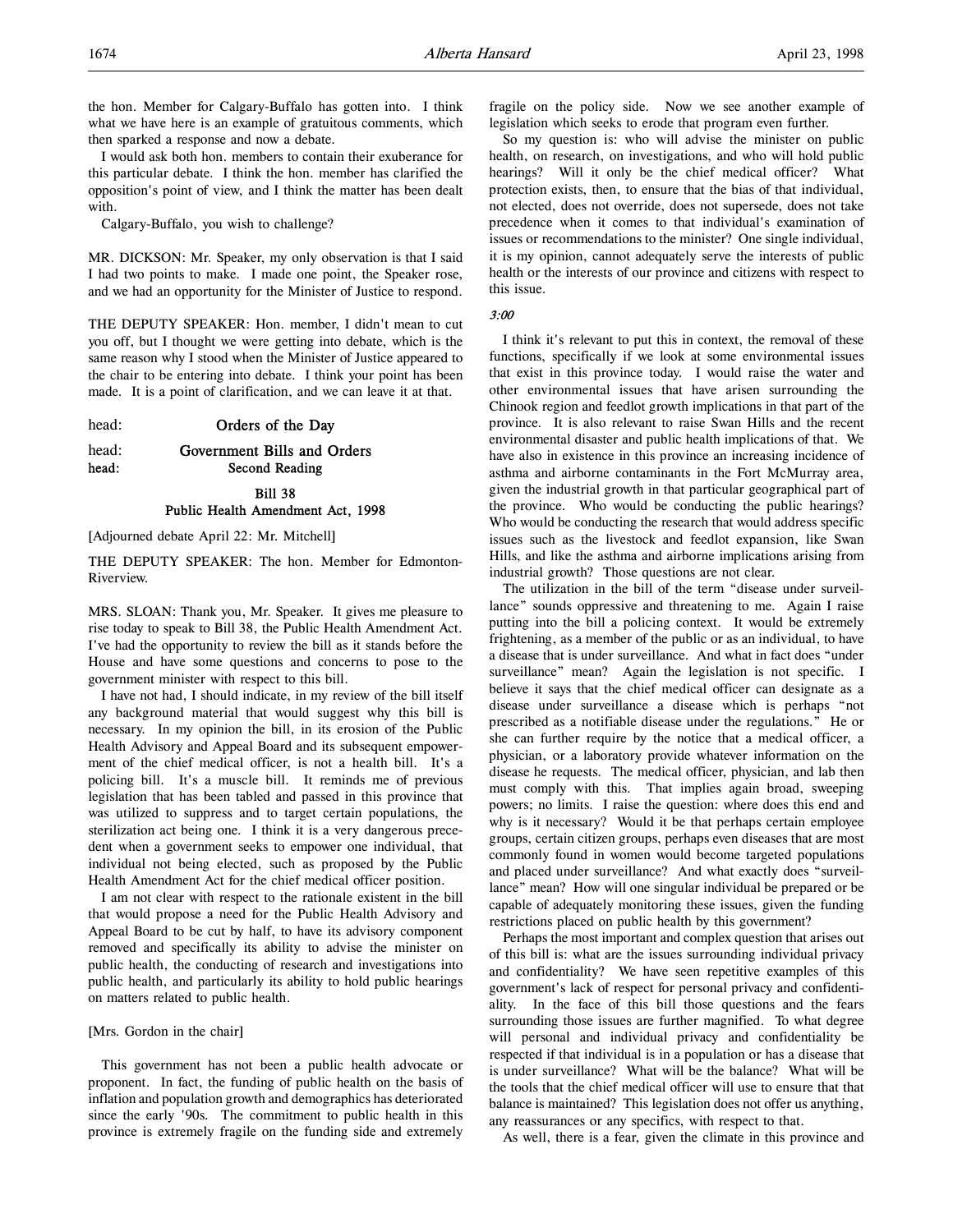some of the issues of late, that there will be specific populations targeted. I would hazard to guess the gay and lesbian population, because of the ideology, because of the philosophy existent within this government that punitively targets those people. What would prevent the chief medical officer from using those biases to specifically attempt to infringe on the rights of these people? Again the bill offers no specifics. Perhaps it would be that the medical officer could request that a bathhouse provide a list of all its clients. What about the membership list of a private club where the medical officer suspects a club member might have hepatitis C or some other communicable disease? This same circumstance could apply in health care facilities and institutions for employee populations. Again, no specifics about how the individual privacy and confidentiality issues would be addressed.

At this stage I would say, Madam Speaker, that I personally have enough reservations about the bill and its lack of specifics that I would not be prepared to support it. I think that if there can be through the amendment process some further justification or explanations or provisions that provide those safeties, this bill could be improved sufficiently to garner support. I believe particularly the issues with respect to privacy and confidentiality are so unaddressed and so substantive that it is not a bill that could be supported at this stage.

I'd also like to speak just a little bit about the qualifications of the chief medical officer and how this government would go about selecting that individual, given the broad and sweeping powers this position would have. I've had the privilege in my tenure and career as a registered nurse to read the medical officers' reports in a number of provinces, and I would have to say that Alberta's has not ever been the most comprehensive in my reading of them in the past. Obviously this position would be a physician, but what other preparation, education, credentialing would this individual have to be sufficiently prepared to assume the powers this legislation would give that position? I don't believe there is anything specific in the bill, at least in my reading, that offers those types of specifics. Certainly part of the job description is there in terms of the powers the position would have, but as far as the credentials, it's not there, and I would ask why. Why is that? If we in fact do see public health as being a priority, then let's place those priorities and let's demonstrate those priorities within the legislation.

I want to conclude just by coming back to the underfunding of public health services in this province. It has perhaps not been sufficiently raised as an issue or addressed because of the overall underfunding of health care in this province as a whole. Many of the specific areas, such as public health, such as mental health, which have been on the even shorter end of the stick fundingwise, never seem to get to the surface or to receive sufficient debate. If we're committed, it seems to me, to actually moving in a direction that is preventative and health promotional in nature, we need to be looking at doing more than just entrenching broad, sweeping powers into one position. One individual is not going to be, in my opinion, capable of achieving the types of gains we need to have in this province in the area of public health.

Perhaps we might want to consider hiring a few more public health nurses rather than paying a lofty six-figure income to one particular all-powerful position. In fact, we have public health nurses in this province that are in the same numbers, in the same communities, carrying caseloads two to three times larger than what they carried in the early '90s. We don't see this government moving to hire more public health nurses or public health workers to try and advance our population's health.

So it comes back to: why is this bill before us? What is to be gained from it? And, specifically, what can be gained in the face of the chronic underfunding and the lack of supports for public health in the other areas in the health care system?

With that, Madam Speaker, I would conclude my comments on Bill 38. I appreciate the opportunity to bring them to the House this afternoon. Thank you very much.

### 3:10

### THE ACTING SPEAKER: The hon. Member for Edmonton-Mill Creek.

MR. ZWOZDESKY: Thank you, Madam Speaker. I appreciate this opportunity to address a few comments to Bill 38, which is otherwise known as the Public Health Amendment Act, 1998. Just as a preface to those comments I want to just state that health care and all the related aspects that comprise it is still the number one issue in my area. We still have a great concern amongst the vast majority of my constituents about health care. It doesn't matter if we're talking about this particular bill, which amends one critical part of the system, or if it's circumstances dealing with red alerts or ambulance services or bed shortages or issues related to communicable diseases, such as this bill comments on, or the doctors' negotiations with the province, which have just recently concluded, I understand.

It just doesn't matter what the issue is. When it comes right down to it, health care is still number one in my area. Immediately after people start asking me questions and talking to me about what's going on in the Legislature today or this week with respect to changes in health care, there is a great undertone to those comments which I can best describe as concern and a failing confidence that is developing in some sectors. That particular concern, Madam Speaker, is related to some of the basics that underpin our health care system as we know it. The number one concern is still with respect to accessibility and availability of health care services, particularly when they become critically needed.

Once we get past accessibility and availability, the next important issue in my area that's developing now is affordability, and I think that is why there is such a huge discussion going on with respect to related aspects such as the privatization moves that many people fear are afoot. Again, we don't have confirmation of that, but we do have a number of organizations that are concerned about it, such as the College of Physicians and Surgeons, such as the Alberta Medical Association, such as the United Nurses association, and on and on.

As I look at this bill which talks specifically about some amendments to the Public Health Act, I am compelled to make some comments that set the frame within which the rest of my comments will be made.

I'm reminded, Madam Speaker, to make a point here about a particular inscription that I used to see on my regular visits to my dentist's office. This particular series of short statements really underscores the importance of health. I know we all believe that, but here's what I'm reminded of having seen as a youngster going to my dentist every few months. There was a sign that hung in this doctor's office – it was a Dr. Yaremchuk, as I recall – and the sign said: without teeth there can be no chewing; without chewing there can be no nourishment; without nourishment there can be no health; without health, what is life? I've never forgotten that, because it underscores the critical importance of an excellent health care system such as I think we have come to know not just in the province of Alberta but also across the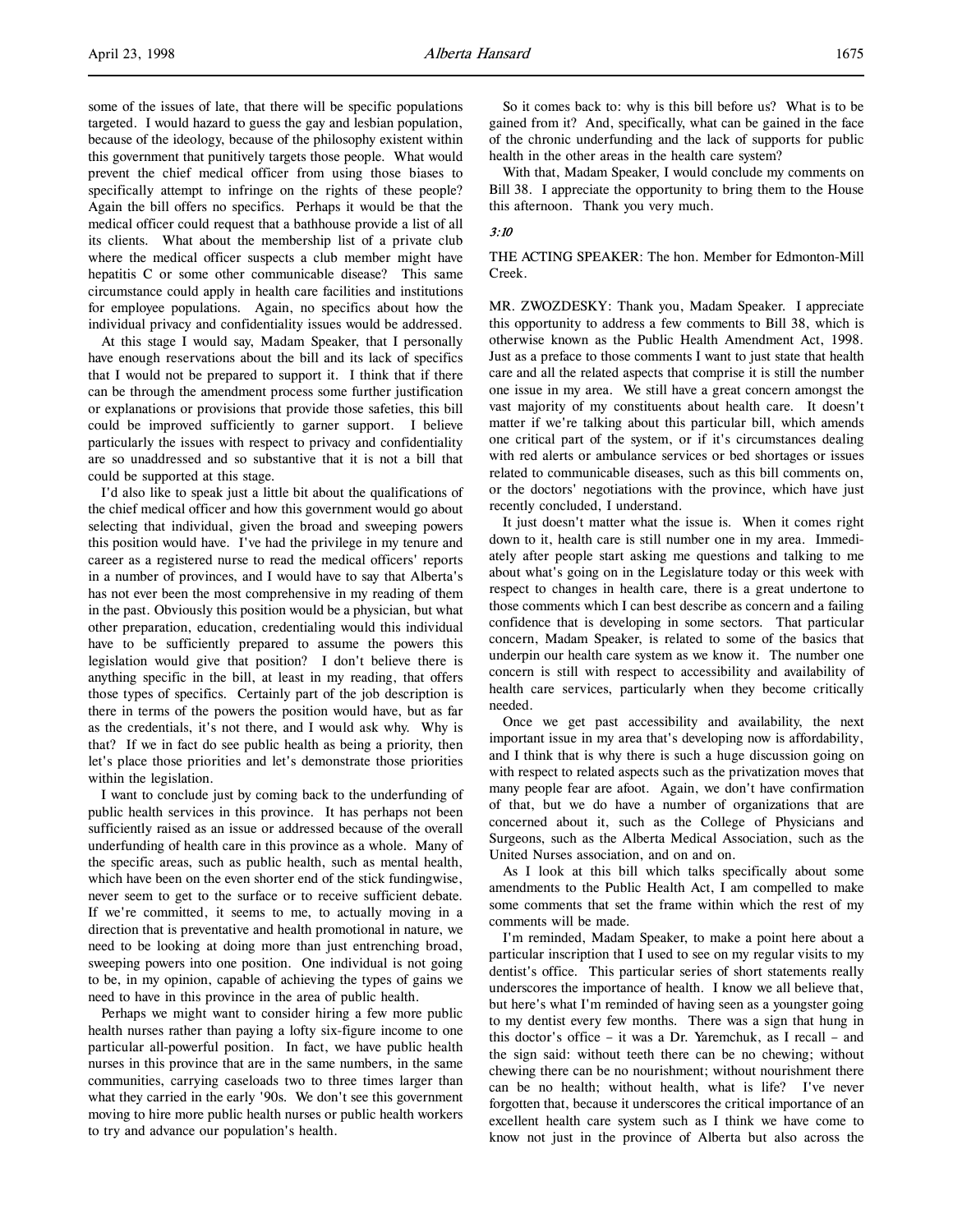Therefore, when we set about to amend certain parts of that system, such as Bill 38 does, I think it's important that we take a serious look at what's really going on. Are these contemplated changes going to advance that particular feeling of confidence that we already have? Is it going to detract, perhaps, from that level of security we feel? Or does it maintain some sort of a status quo but simply rearrange the chairs in the room, as it were?

Well, this bill, in my view, does a little bit of everything. It does a little bit of all three. On the one hand, this bill does alter the nature, the name, the composition, and the function of what we currently know as the Public Health Advisory and Appeal Board. Some have said prior to my speaking on this bill that in fact this particular part of the bill actually restricts the role through the changes contemplated in this bill.

### [Mr. Clegg in the chair]

Now, some of those changes we can argue are in place and very proper and need to be done. Others perhaps are not, and that's where the discussion needs to centre. For example, I don't personally find it too difficult to accept that the number of individuals serving on the new board is changing. I have no problem personally with that particular aspect. I have no problem with the changing of the quorum as the bill reflects. That to me also makes some sense. I have no problem with other aspects of the bill that talk about when and how a meeting of the board shall be called. Those are fundamental, almost cosmetic changes, although they're more of an implementation and functionary nature. I have no problem with those.

Where I have some questions is with respect to the changing of the role which emanates now from the contemplated new title of this Public Health Advisory and Appeal Board. What we are doing, as I understand the bill, is amending that clause which talks about the name of this board so that it would now read the "Public Health Appeal Board."

#### 3:20

Now, having read that into the record, which is very clear in the bill, we have to ask ourselves what is being removed out of the title and how does that removal affect the ultimate functioning of the board. The answer is probably very straightforward. We are simply removing the advisory capacity that the former board would have had. The advisory capacity, I would suggest, is probably – and I'm guessing here – well enough covered through the myriad of ministerial health advisory committees, which I spoke about earlier in relation to certain sunset provisions that are provided for in Bill 39, the Financial Administration Amendment Act, where there is a listing that I gave, at least in part, into the record of the many, many different health care advisory committees.

So I'm trying to follow the logic here of what the government's thinking is by removing the word "advisory" from the title. I'm probably going to understand that what they're trying to do is suggest that there's no longer a need for the advisory aspect to be fulfilled either in title or in function and implementation, because the Minister of Health is already well advised through these various other advisory committees which deal with everything from cancer to, I suspect, kidneys and heart function and so on. In the process we're probably going to be told that this avoids some duplication that may be going on.

However, I think there is a fundamental difference to those ministerial advisory committees: how they're appointed, who the individuals are, what screening process they go through, and so on. We could argue, in fact, that the individuals who comprise a lot of those committees may well be – and I'm sure they are – very fine individuals. But they may or may not be chosen for particular relevance and expertise in relation to the specific function that they're asked to perform. They may well be on there more so as community-minded individuals who have a stake and some kind of a compassion for fighting cancer or for fighting juvenile diabetes or whatever the case is.

On the other hand, the Public Health Advisory and Appeal Board is a formal board that is arrived at through an act of this Legislature. There is a different sense of accountability. There is a different job description. There are different conditions and circumstances that govern that board because of the nature of its definition within the Public Health Act of this province. So I'm not, on first blush at least, sure that this is a good move, to remove the advisory capacity. We'll have to wait and see, Mr. Speaker, whether or not there are any additional significant changes that result.

I do note another section of the bill which is reflected on page 4, the new section 8, which says, "The following is added after section 22," and then it goes on to quote some new sections,  $22.01(1)$  and  $22.02(1)$ , where the minister has the right to appoint a chief medical officer of health, and it goes on to describe what the duties of that chief medical officer will be. Under that part of the act, Mr. Speaker, I find some of the counterargument to what I said a little bit earlier. It says here quite clearly that the chief medical officer shall have the responsibility to

monitor the health of Albertans and make recommendations to the Minister and regional health authorities on measures to protect and promote the health of the public and to prevent disease and injury,

and it goes on.

That having been said, in addition to those particular points taken singularly, if you take them collectively, you could suggest that the chief medical officer is also in the role of advising. He may be doing some advising as well, which may constitute an additional support level. However, that person is only one. That chief medical officer, as capable and talented and experienced and educated and informed as that person is, he or she is still only one person. That's why sometimes we have committees or boards, because there's a collective of experience of talented and knowledgeable individuals who can monitor, advise, and make recommendations. I'm a little bit concerned about that particular change. So that's change number one.

Change number two is directly related to this, which talks about the new position that is being created. That new position is the chief medical officer as well as a deputy medical officer whose job it will be to supervise the entirety of our medical officers that are involved in the health care field as well as the specific executive officers. So I'm interested to read further how this particular aspect applies later when we see the companion legislation or the companion regulations or the policies and guidelines that will flow out. That's the second change, and I've already spoken about some of that.

The third part of this bill that has my attention, Mr. Speaker,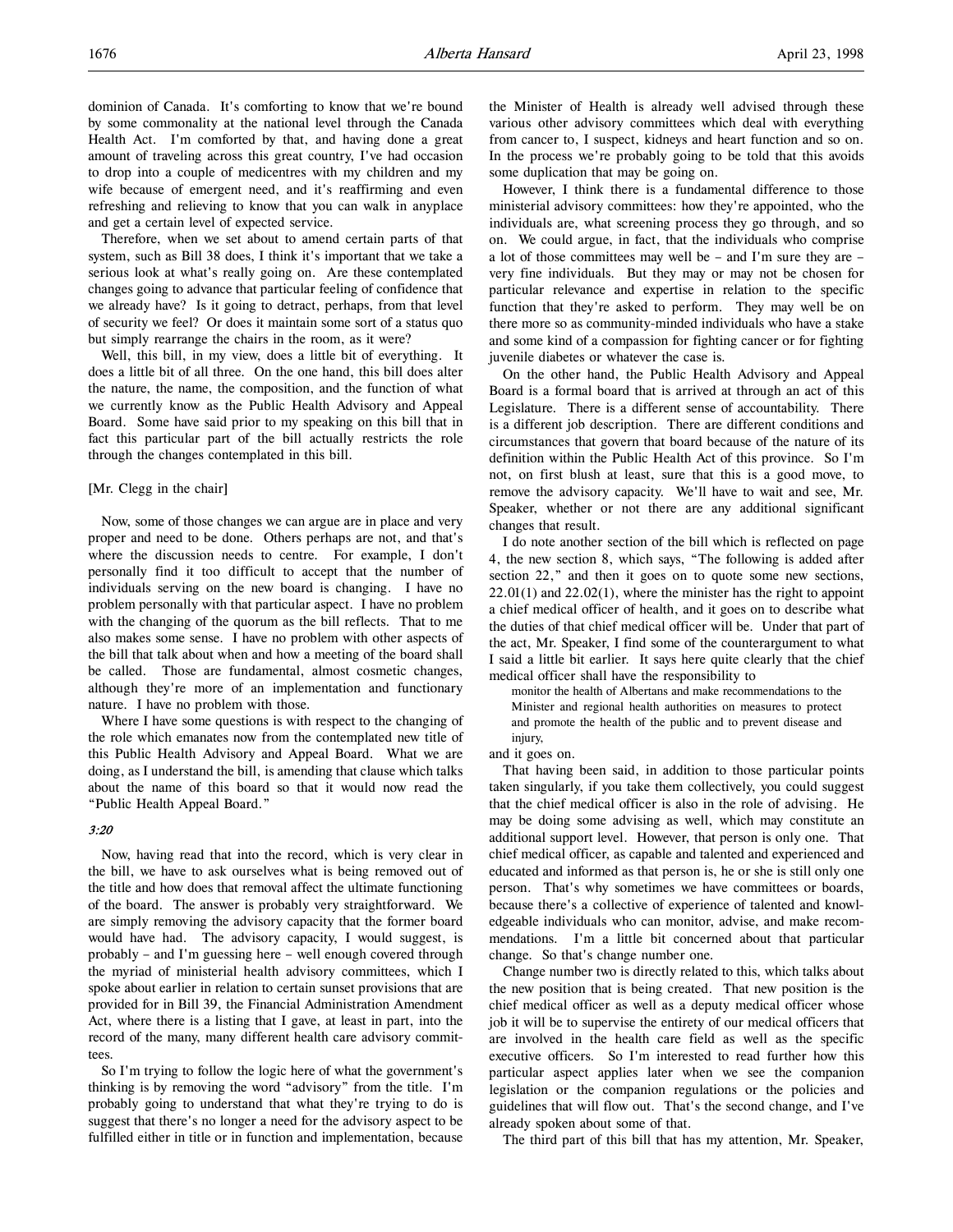is the question of the day, I guess, and that's the issue of information and privacy of information. We heard today in the House some questions posed by my colleague the hon. Member for Calgary-Buffalo with respect to registries and how information, it has now been discovered, is being accumulated and marketed and sold to various outside individuals, perhaps companies, perhaps corporations. I'm wondering about that particular aspect which the member raised questions on and how that's going to wind up in the final analysis, because I know it wasn't the intention of the government at the time they made the privatization changes that those kinds of circumstances would possibly happen.

I recall standing in this house, hon. minister, and in fact debating some of those points. I recall my then colleague from Fort McMurray, who is a brilliant lawyer, Adam Germain, raising numerous questions, as we all did, with respect to the protection and care of private information. It wasn't that individuals were so much opposed to the concept of privatization – because certainly that's not what's being said here, and I'm certainly not opposed to privatization in certain areas – but on the issue and in the case of privacy of information I think we all understand that we appreciate some degree of confidentiality and we appreciate some degree of control over personal information. [interjection] Just ourselves. Okay. And it goes beyond the normal things such as a name and an address. I think you heard a question posed with respect to how this affects individuals that may be involved in maintenance enforcement circumstances, just to give you one example.

So this third major change in the bill now would allow the chief medical officer to access any information that he or she may wish at his or her whim or any information that he or she may require to be applied elsewhere. They would have the right to do that. Now, that's a significant and a major change. I think all of us understand that when our medical fraternity takes that Hippocratic oath, they and the patients have a very solid bond of confidentiality that rightfully belongs only to the patient and the doctor.

#### 3:30

Now, in this case we are introducing a third person, as it were, and there may be circumstances where that's necessary to do. I mean, an obvious example would be when you go and visit a specialist. You require the specialist to have a certain degree of information about your case, about your personal habits, your lifestyle, whatever it might be. That I understand, and I have no difficulty in circumstances like that.

However, this information, as it's explained under this particular part of the bill, has a slightly different context within which it is set, and that is why I'm flagging those concerns. I know that the hon. minister has heard many of those concerns, so I won't take up the House's valuable time to reiterate them. I'll move straight on to the final point that I'm concerned with, which I touched on a little bit earlier, and that's in relation to the enormous change to the powers the chief medical officer of health would now have over the area of persons with communicable diseases and just in general with respect to quarantines or whatever have you that may be required under that particular area.

I think communicable diseases are obviously an extremely important aspect of health care that has to be quite carefully monitored and controlled and acted upon. I have a few more points that I'll raise during Committee of the Whole. I hear the bell has gone and I've run out of time. So I'll stop there and let someone else continue this excellent debate.

Thank you.

THE ACTING SPEAKER: The hon. Member for Edmonton-Gold Bar.

MR. MacDONALD: Thank you, Mr. Speaker. It's a pleasure to rise this afternoon and speak to Bill 38. Bill 38 is quite a piece of legislation. I have reviewed the remarks made by the sponsor of this bill. I do have some concerns about this bill, but they're on the nature of a disease that seems to be making a rather remarkable comeback near the end of this century, and in my remarks I will outline to this Assembly my concern.

From what I can understand, Mr. Speaker, this bill will limit the role of the current Public Health Advisory and Appeal Board to an appeal body only. My hon. colleagues before me have expressed concern about the creation of the position of the chief and the deputy chief medical officers of health to oversee all medical officers of health and the executive officers. We also heard previous speakers outline in detail the allowances to permit any medical officer of health to require that a person engaging in a risky public health activity provide any information that he or she requests or that the director of any public place provide any information that he or she may request. My hon. colleague from Edmonton-Mill Creek previously raised in front of this Assembly his concerns about the huge powers this bill is going to give to a medical officer of health to place a person with a communicable disease under quarantine and prevent them from attending school, work, associating with other people.

When this bill was introduced, we heard how this bill was going to enhance the ability of the government and the regional health authorities to monitor and protect the health of Albertans in cases regarding communicable diseases. I was also led to believe that this bill will provide for enhanced confidentiality regarding Albertans' health records. This bill requires that confidentiality be maintained for all information acquired in the provision of this act, Bill 38, by regional health authorities, medical officers of health, and other staff of the various regions. I understand the Minister of Health is ultimately responsible for public health, and that's fine, but it is important that the minister's agents have the authority to act when absolutely necessary to protect the health of the public.

Now, at the turn of the last century, Mr. Speaker, one of the most insidious diseases was tuberculosis. We all know the stories from our grandparents of how that disease affected entire communities. After the war the provincial sanitorium, or san as it was called, was almost an institution that was made redundant. Sure, there were isolated cases of this disease that came forward, but we seemed to think we had it beaten, that it was a disease that was going to no longer be affecting even a small percentage of our population. This was really a step forward, and there were many initiatives made by various public health officials to make this possible.

But we look at the disease now, and we look at the new strains. In Committee of the Whole I'm looking forward to asking questions about whether the purpose of this bill is really to protect the public from a large outbreak of one of these powerful strains of tuberculosis that now seems to be on the rise – we read about it all the time – in the inner-city neighbourhoods not of some Third World country but in the inner-city neighbourhoods of some of the major cities in America. I'm referring to New York, Chicago, Los Angeles, where there are a large number of homeless people. Economic conditions for these people have led them to congregate together in bus shelters, train stations, and these strains of tuberculosis are now widespread in the general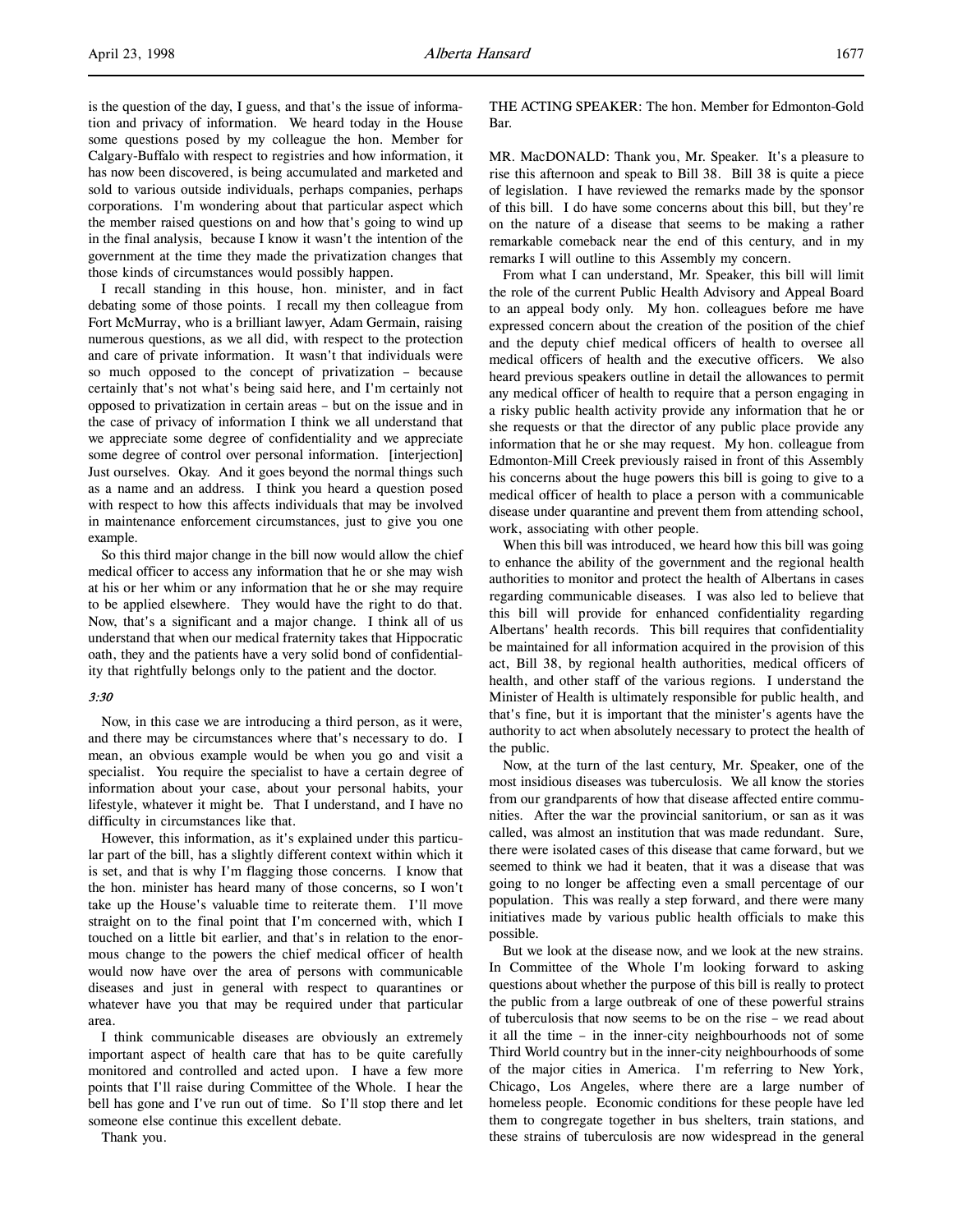population of the city. Hopefully this is not an unstoppable disease.

The conditions which cause this disease to exist are now being created in this province. Whether we want to readily admit it or not, we are becoming a province of haves and have-nots. The same economic conditions in the large cities in America that are creating the second generation of this disease are now here in this province. We know there are certain areas in this province, Mr. Speaker. I believe there was legislation in place, but I'm not sure. This is why I'm keenly looking forward to Committee of the Whole, so some of my questions regarding this can be answered, not perhaps by the minister but by his department officials, about the tuberculosis clinic that's over at the university and about the people from the north that come down, the members of the First Nations who still go there for treatment. From what I can understand, the number of people who are contracting the disease is on the increase. I'll be anxious to hear the minister's response as to whether this is a trend that worries himself and the members of his department or whether it's just a blip that's created by rather harsh social conditions.

### 3:40

Also, I understand that in the past in order to protect public health, workers involved in the service industry in the province – one of the preconditions to employment was that they had to have a chest X-ray to ensure that if they were handling food or cooking food or working in a hospital or in a home that was to care for the sick or the elderly, they were free of the disease tuberculosis. I don't know whether it's a regulation, Mr. Speaker, that we've simply forgotten about. Perhaps we need to have another look at it, or perhaps the Minister of Health is on top of things and this is exactly what this bill is about: to protect us from a disease that is common in the Third World, becoming more and more common in the larger cities in America and hopefully will not follow to this province. When I say that, I have reservations. Because as I stated earlier, the economic conditions in this province, in the two major centres – we're becoming a province of haves and have-nots – are ripe for an increase in the cases or the incidence of this disease.

Now, with those few remarks regarding this bill, Mr. Speaker, I will anxiously await the response to my questions from the Minister of Health or his department officials, because I feel that this is very, very important. This is a disease, a public issue that we must talk about, because from what I can read, there are many medical officers who are very, very concerned about the increase in these strong, powerful, drug-resistant strains of tuberculosis.

With those remarks, Mr. Speaker, I shall cede the floor to one of my hon. colleagues. Thank you.

# THE ACTING SPEAKER: The hon. Member for Edmonton-Castle Downs.

MS PAUL: Yes. Thank you, Mr. Speaker. I'll just make a few comments with respect to Bill 38, the Public Health Amendment Act. I know that in Committee of the Whole we will go through the bill section by section, but I just want to make a few observations that allude to and address the intent of the bill. Before doing that, I want to also indicate that I am very, very interested in the health care of Albertans.

Health care in this province has gone under some very, very rude awakenings in the last few months. I think we're all more than aware of the red alert situation in Alberta. We're more than aware, especially in my riding. It's been brought to my attention

that there is major concern with lack of beds, lack of funding, the potential strike that has been held back at this point by the doctors, but strikes have gone on in this province. Health care is of utmost concern. So I wonder, Mr. Speaker, about the merits of having this bill put before the House. The bill doesn't really address concerns that Albertans at this point need to be talking about. This bill and any bill that deals with public health is something that should be addressed not only and just exclusively in the House but should have public input and public consultation.

Bills of this nature, Mr. Speaker, are almost as near and dear to my heart as the family violence bill that I think we'll be discussing, Bill 19. That bill obviously, of course, is of extreme importance to this Legislative Assembly at this time.

Mr. Speaker, the intent of the bill that actually limits the role of the current Public Health Advisory and Appeal Board to just solely an appeal board is something that diminishes any sense of credibility in a wider scope. It tailor-makes the decisions that are going to be brought forward with respect to health care agencies or appeal board processes. It also puts way, way too much weight or merit and decision-making in the hands of one person. I think when we give people that much power, that much credence, that much merit we have to really, really be careful when we're dealing with something as broad and encompassing as the health care system.

With respect to the position of the chief and the deputy medical officers of health, you have to look at what the components are or the job description that encompasses that position. You have to look at the requirements that such a position would dictate when you have that much power. Any response or any action taken by a person in that position must be accountable and fully accountable to all Albertans. This is something that must be in place, Mr. Speaker. Albertans have to be involved in any process, and this bill needs to be really addressed. The huge powers that will be placed on the medical officer of health to actually discuss and to put under quarantine people who have communicable diseases is something that should not be solely done by a select few.

Having said that, Mr. Speaker, the replacement of the Public Health Advisory and Appeal Board to just that of the public health appeal board – some of the other speakers have indicated that they're in favour of downsizing and downloading, so to speak, and have no problem with the numbers that will be part of the membership and/or the board, but I do. It's a very difficult position to put one or two people in, and the membership now will be diminished to less than five. Also, it should be noted that the Lieutenant Governor in Council can no longer call a meeting of the board. Only the board or its chairman can do that. I find that rather interesting, and I find that not acceptable. The issues that will be discussed and the purpose of the Public Health Amendment Act should encompass and include and be part of a decision for the Lieutenant Governor in Council to call a meeting of the board.

Also, Mr. Speaker, in section 8 in 22.03, I find it very interesting that the new provision allows the CMO to classify any disease, not necessarily as prescribed as a notifiable disease under the requirements, as a "disease under surveillance." The CMO can require by notice that a medical officer, a physician, or a laboratory provide whatever information on the disease he requests in the notice. The medical officer, physician, or laboratory must comply with the notice.

Mr. Speaker, the bill does not appear to place any limits on what kind of information the CMO can request. That is just not acceptable. Can he request confidential patient information? I,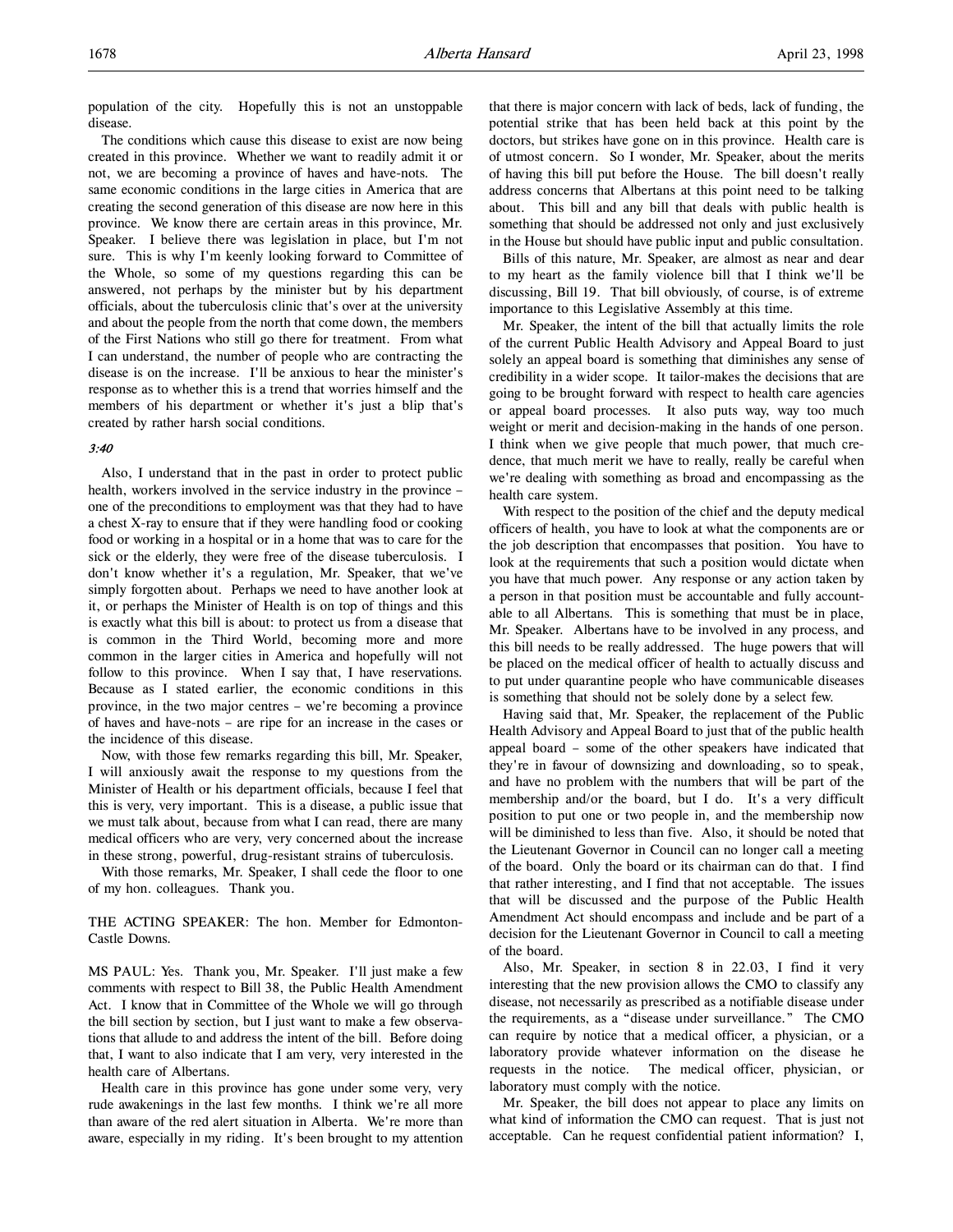unfortunately, have to require the services of a specialist at the U of A and have been doing so for a number of years, and confidentiality is something that is specific and near and dear to most Albertans. In this day and age when computers make private information and confidentiality accessible, it is imperative – just imperative – that this type of information not be allowed to reach the hands of somebody making an inquiry. There have to be checks and balances. There have to be regulatory, stringent laws banning confidential information from being accessible.

Mr. Speaker, Albertans want to know where these privacy implications leave Albertans. I mean, they visit doctors in confidence. Their illnesses are discussed; their programs are in place. I think that most Albertans are very, very concerned that this type of information is going to be accessible. So with that section 8, under 22.03, I think that that has to be noted.

#### 3:50

Then when we look at section 10, under this particular section any medical officer of health who reasonably believes that a person is engaging or has engaged in an activity that is or may be a health risk can require that that person provide him with any information respecting that activity that the MOH asks for in his notice. Well, Mr. Speaker, what does this mean? Really, when you look at it, what kind of information is going to be divulged? Does this mean that any MOH can require a person who has a communicable disease such as AIDS to report who all his sexual partners are and to report any public place which he has attended? I mean, this is something that is just not acceptable. We get into implications here of divulging all sorts of information, which is just not acceptable. I mean, there has to be some sense of privacy in this province.

As the hon. Member for Edmonton-Gold Bar mentioned, you have to look at people suffering from a disease which is perhaps not a sexually transmitted disease. What about tuberculosis? I mean, we get into all kinds of fragmented issues when we talk about communicable diseases, and when we talk about communicable diseases, then we talk about: what sort of privacy implications do we have? People in my riding and in all ridings across the province are extremely nervous with the type of information privacy that is being invaded due to the sophistication of technology and computers.

Mr. Speaker, we can go on. Section 12 also indicates that if any person is in a public place and has a disease, then you can report this person. Also, when you talk about a bathhouse, do we have to make a list of people who enter a bathhouse, and do we have to carry on with all sorts of infringement on privacy?

Section 13. The act used to only require that the laboratory notify the medical officer of health if they find a communicable disease. Under this bill they may now have to provide a specimen. Not only do you report, but a specimen has to be given to the Provincial Laboratory of Public Health. What's the reason for this? I don't know. I hope that during Committee of the Whole this is going to be addressed. Why do we want contaminated samples traveling across the province? I mean, I think that section 13 is actually a section that definitely will need to be amended, deleted, or withdrawn. I don't want to see samples of that nature going by whatever means of transportation they need to get to a laboratory. It's actually quite ridiculous.

Given the advance of DNA analysis, what sort of privacy implications might this have? I mean, when you're demanding specimens, not only are you invading in the sense of getting into confidentiality, but we're putting another qualifier on that confidentiality issue and are asking for, so to speak, live specimens. Well, I believe that the intent of a request like that, being as ridiculous as it is, would have no place in any sort of bill, and I think that under Bill 38, the Public Health Amendment Act, it just does not have any sense or merit whatsoever.

Mr. Speaker, we look at the position and the powers that the medical officer of health has to place a person with a communicable disease under quarantine and prevent them from going to or attending school or work. When people are put in confinement, the onus is on the powers of the medical officer of health. I think that is something that needs more consultation, more input: that it not be fully on the onus of one person.

I think, Mr. Speaker, that the intent of the bill – and the sponsor did a bit of work, but I think that the issue of privacy, which I've spoken to throughout the bill, really needs to be addressed. There are concerns, as I've already stated. There are issues of privacy. People are very nervous about information being divulged, information put in computers, information that is accessible to all forms of scrutiny, and I don't think that is acceptable. The onus which the medical officer takes on is something that is not reasonable: you know, the thought of people being isolated from attending work or associating with other people because they have a communicable disease. I mean, they are just such huge powers and overwhelming that I think those issues have to really be addressed through this bill in Committee of the Whole.

With these comments, Mr. Speaker, I'll take my seat.

THE ACTING SPEAKER: The hon. Acting Leader of the Official Opposition.

#### 4:00

MR. SAPERS: Thank you, Mr. Speaker. The Public Health Amendment Act is receiving perhaps more vigorous debate than the government may have expected. The reason is because we on this side of the House have a passion and an appreciation for those matters that are broadly considered public health. When it comes to dealing with the health and safety of the people of this province and the quality of our environment, the water we drink, the air we breathe, the soil upon which we walk and from which we harvest, we are deeply concerned that the changes contemplated in Bill 38 will not be in the best interests of public health.

We also understand and appreciate that those people who are dedicating their lives to public health, as a broad issue, have fought a long and valiant struggle for public health to be recognized as an important and key component of the whole discussion of health and the entire development of an infrastructure that supports healthy living and healthy communities. Now, public health as an avocation has been eroded constantly as a matter of government policy. Those men and women who were involved in public health promotion, in public health programming, in public health research have found themselves undermined over the last number of years because of the cutbacks in funding, because of the loss of valued colleagues, because of changes in priorities, because of, I believe, ignorance of the importance of the role that they were fulfilling, and due to the regionalization or the balkanization of health care.

So instead of public health being an overarching, all-encompassing view of the world or an orientation from which you pursue health policy, the government has continually tried to redefine public health as one of those silos in the health care arsenal. It is not seen as an integrative aspect of health but instead is seen as a somewhat isolated and specialized and maybe even expendable part of the healthy living and health-giving process.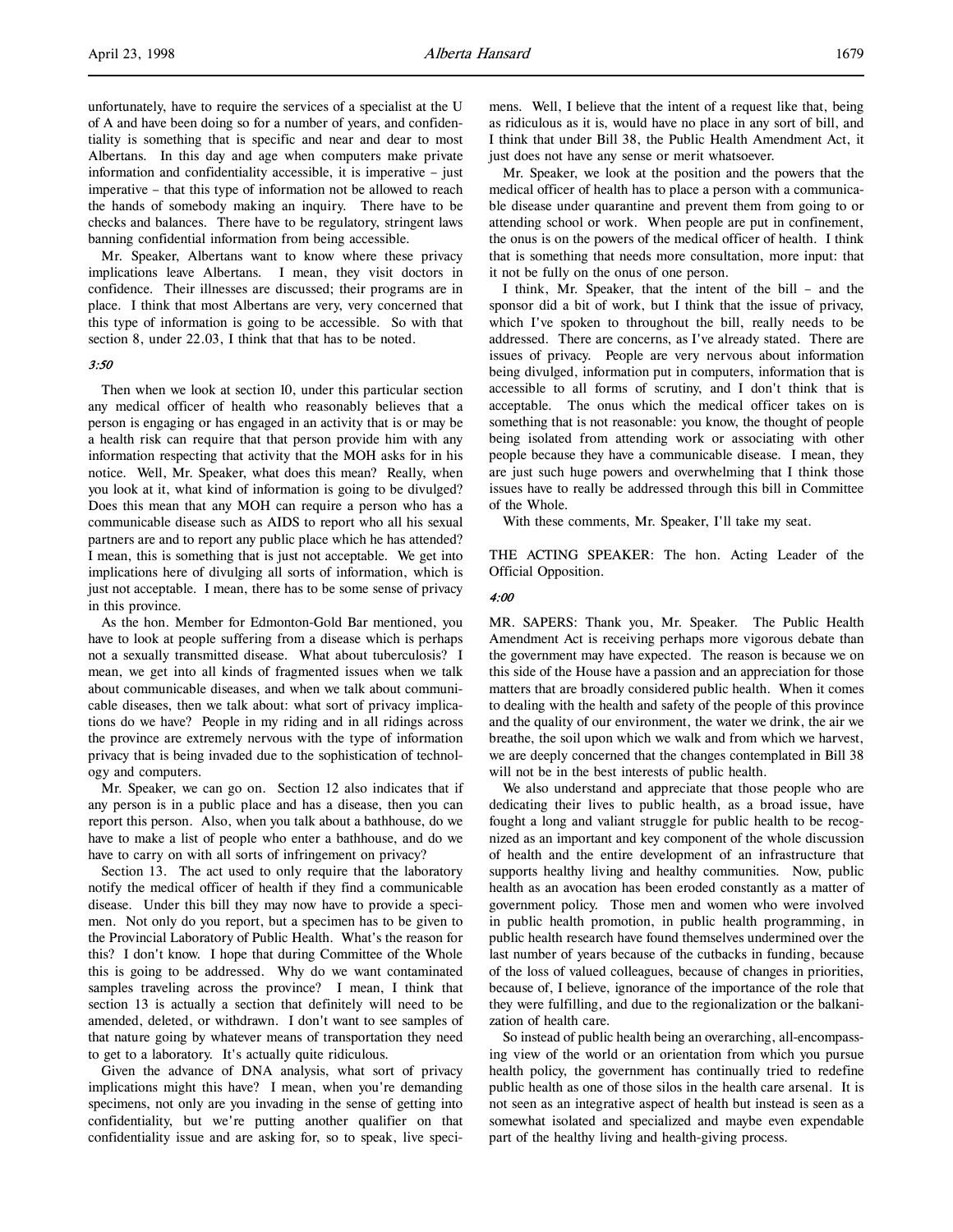Probably the biggest difficulty I have with Bill 38 is the best example of that kind of attitude towards public health, and that is the erosion of the powers of the Public Health Advisory and Appeal Board. The Public Health Advisory and Appeal Board is one of those rare and unique gems that we have that can fulfill a couple of different functions at once. Not only under the existing section 4 of the act could this board deal with appeal – that might be any kind of a public health nuisance: a landfill dump, a hazardous waste site, any kind of nuisance you can imagine – but also by their own motion, on their own volition the Public Health Advisory and Appeal Board could undertake research and investigation or just simply take it upon themselves to pass along to the Minister of Health a concern about a public health issue.

So what you had was a watchdog kind of a board that could be proactive, that could come to the assistance of the government but, more importantly, to the assistance of the people of Alberta in pointing out a hazard, in indicating a potential problem, and in classic terms, Mr. Speaker, in trying to avoid the train wreck before it happens. The Public Health Advisory and Appeal Board can do the work of trying to imagine the consequences of something before those consequences manifest into an unfortunate circumstance. So in this amendment we're losing the ability for that Public Health Advisory and Appeal Board to do that kind of work, and I think that's a shame. I also don't see any rationale for it.

Now, my colleague from Calgary-Buffalo during estimates debate made a very, very, insightful comment regarding the operations of the Public Health Advisory and Appeal Board. My colleague questioned the expense and the size of the board, given the plethora of other health committees and boards and task forces that have been established, and there are lots of them. My colleague was wondering whether or not the Public Health Advisory and Appeal Board would somehow be rendered impotent or redundant as a result of things like the Provincial Health Council and the Health Facilities Review Committee and the standing policy committee on health, and that is a very good question.

I think there are nearly three dozen boards and advisory committees regarding health matters that provide information and input to the Minister of Health. But in no way should the comments of my colleague be taken as any kind of a shot or an undermining of the necessity for there to be at least one organization in this province that has the sanction, the blessing, and the funding from the provincial government to deal with public health at that broad policy level and to act independently of government and government policy to ensure that somebody is asking the necessary questions about health nuisances, about communicable diseases, about tuberculosis control, about the impact of underfunding, about the impact of the siting of landfill sites and hazardous waste sites, and that that organization be given, as I say, the full recognition of not only the importance that it exist but also, then, all of the resources necessary to ensure that it can fulfill its mandate.

#### [Mr. Shariff in the chair]

Bill 38 changes all of that, changes it to simply an appeal board, and nowhere can I find in legislation, in policy, in practice anything that replaces that other function of the Public Health Advisory and Appeal Board. Nowhere have I found any rationale for getting rid of, for hiving off that part of the Public Health Advisory and Appeal Board's function.

When the government introduced the bill, they stated that the purpose of it was

to strengthen our ability to protect Albertans from the transmission of communicable diseases and to reflect the new role as an appeal body of the current Public Health Advisory and Appeal Board.

Well, that's like saying that a chair is a chair. You know, it's called tautology: we're going to introduce this bill which is going to change the role of the board because we're going to introduce a bill because it changes the role of the board. It doesn't tell me – and with respect, Mr. Speaker, I'm sure it doesn't inform you – what the purpose of that change is. It certainly doesn't communicate anything to Albertans about the role of that board. So I can't embrace this bill without some explanation from the government as to why they want the Public Health Advisory and Appeal Board to become half the board it once was, to become simply an appeal board with a very narrow mandate and a very narrow scope.

I want to see public health elevated. I know from previous discussions that I've had with several members of the government that they agree with the important role of public health. I would like to see them put that stated commitment to public health on record. One way to do that would be to either point out the error of my analysis, which concludes that we have undermined the role of this board and therefore of public health, or to accept some amendments to this bill which would restore full power of investigation and reporting and advising to the public health board, or to perhaps put Bill 38 on the growing scrap heap of bills that have started off with a roar in this session but have ended up with a whimper, off to the side and in the parking lane. Bill 38, Mr. Speaker, might be just that flawed in at least this regard.

#### [The Deputy Speaker in the chair]

Now, several speakers have already noted the concerns regarding the expanded duties of the chief and deputy chief medical officers of health. Also, I believe that the Liberal opposition's concerns regarding privacy issues and fairness issues in the application of the new powers of these officers are clearly on record. It would seem to me, given the huge powers that these officers have and given the privacy issues, that these themselves may now become the subject of not just appeals but also ongoing review, which links, in my mind, Mr. Speaker, directly back to the need to keep the powers of the board broad and all-encompassing so that they can deal with the advisory side of the business and not just the appeal side.

### 4:10

This bill is only at second reading, and it's really only had minutes of debate at second reading. The bill will eventually find its way into committee, I suppose, unless the government does take my advice and parks it. So maybe we'll have the government either at second reading – the Deputy Government House Leader is smiling mischievously at me. Perhaps that's a signal that he's ready to stand and defend the bill. I know that the Minister of Community Development has broad experience with public health and a commitment to it, a commitment to public health that I have acknowledged and respected, so maybe the Minister of Community Development will explain where I've gone wrong in this analysis.

But before this bill goes any further, if it is going to go any further, I think it would be nice to have somebody from the government side talk about the principle of public health and how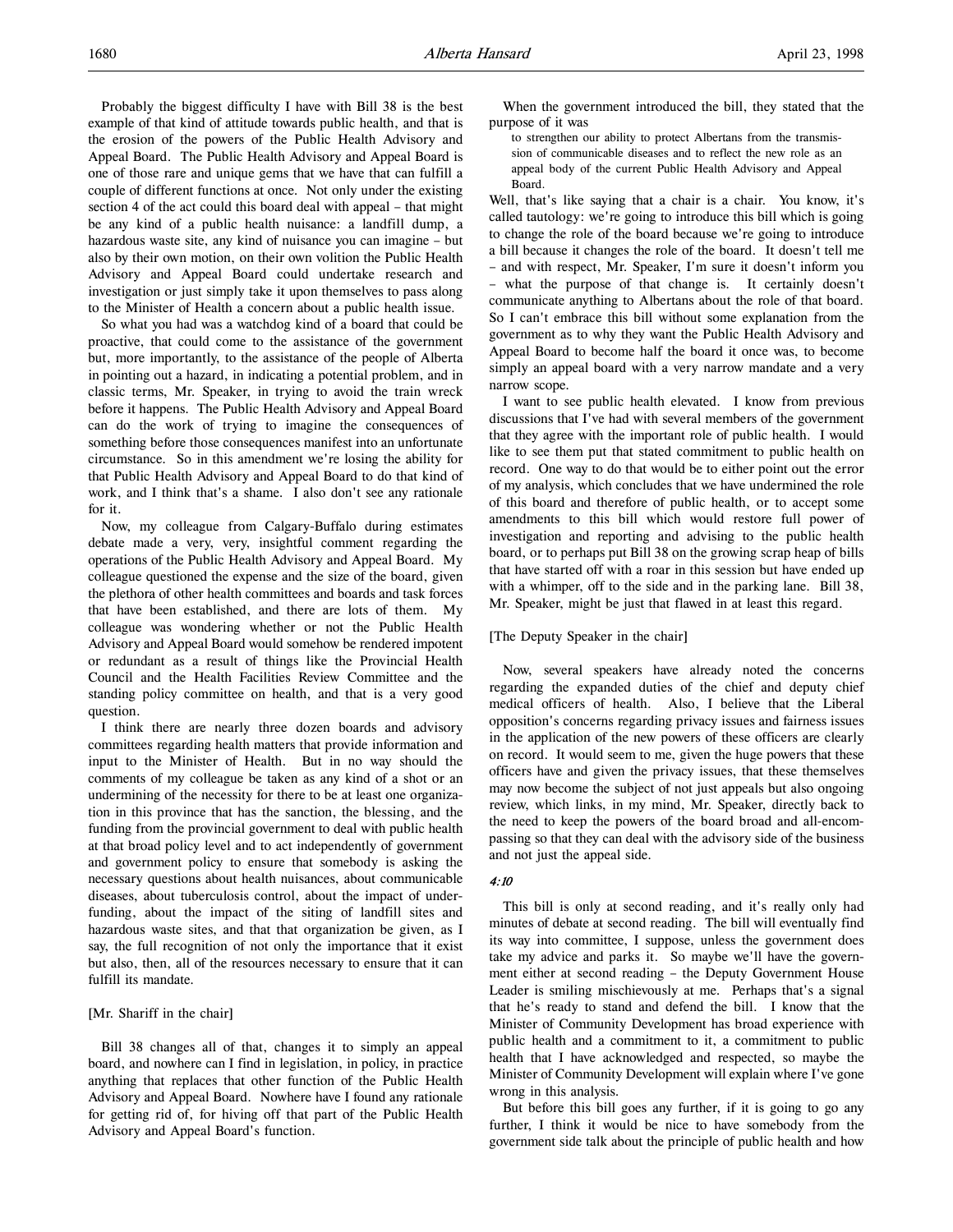it is not threatened by Bill 38 and why the committee has to be emasculated in the way that it has been and what we are to do about the privacy concerns and the fairness issues and the natural justice sorts of issues which arise from the broad, broad powers of the newly created positions in this bill.

So if that's heard as a bit of a challenge, Mr. Speaker, I suppose it is. I'm not sorry for that coming across as a challenge, and I hope that somebody will accept the challenge. If not, I suppose we'll continue our debate. We'll continue to make our concerns known in Hansard, and we'll communicate them outside of this Assembly to our constituents and to others. Then eventually this bill will find its way into committee, and we may have to do what we can to save this bill, to amend it to make it less of a threat to public health. We're prepared to do that if we have to. If we can't do that, I guess we'll simply be here to tell Albertans to beware and to take care, and we'll have to monitor the effects.

So, Mr. Speaker, I hope that that might have been some encouragement to have some government member debate Bill 38. I'm not seeing any eye contact out there across the floor, but I'll take my seat.

THE DEPUTY SPEAKER: The hon. Member for Edmonton-Glengarry.

MR. BONNER: Thank you very much, Mr. Speaker. It is indeed a pleasure to rise this afternoon to make some comments on Bill 38, the Public Health Amendment Act, 1998. For many, many years I've had contact with the reasons why we do have an act. If my mother were still alive, this would be the 75th anniversary of her graduating from nursing school from the Edmonton General. It's particularly interesting because when she entered the nursing field, there were no antibiotics as we know them today to combat communicable diseases. She certainly related stories to us as children on the effects of when some of these diseases would go through, such as typhoid fever or whatever.

When I also think back, my first experience of a communicable disease that could not be harnessed by antibiotics was polio. I know that as children in grade school in Jasper, particularly when this dreaded disease was making its rounds in the early '50s, we were all extremely frightened. The comparisons between polio and AIDS were similar because we could not do anything to control this particular disease. Now, certainly in some cases polio had drastic effects on people but not to the extent that AIDS does today. It's also extremely good to see that we don't have people in those terrible iron lungs anymore. It's great to see that we don't have the yellow and black signs quarantining a home with people with polio.

When I look at the Public Health Advisory and Appeal Board and the significant role that it has played in the history of this province, it is tremendous. It was established to protect the public, to try to help prevent the spread of communicable diseases. I think history will be kind to this particular board and show that it was extremely effective.

Now, this act is being changed, Mr. Speaker, and I think it's being changed primarily because of HIV and of course AIDS, that people get from it. Again, all of us are quite concerned. We do want to see the public protected from the spread of AIDS. We do want to see the people who have it helped in some way. So in looking at Bill 38, there are quite a number of changes that do cause concern. I know they don't only cause concern for our caucus; they cause great concern particularly with the public. Some of that is that at no time in recent history has the public

lacked confidence in our public health care system to the degree that they do today. They have seen far too often the problems that have been created with the underfunding and the lack of resources that are prevalent in the system today. These are certainly the areas which the Premier keeps referring to as pressure points and that they will be corrected. Unfortunately, in too many cases this has not happened.

I think this is also reflected, Mr. Speaker, in the fact that Alberta has the lowest per capita health spending in the entire country. We have seen where this particular government has gone to extensive health care reform and then later admitted that there really was no plan, that the cuts came about primarily from a financial nature.

So in doing an analysis on Bill 38, the first particular point that I noticed was that the Public Health Advisory and Appeal Board has been replaced only with a public appeal board.

MR. DUNFORD: Bill, what was that last point? I missed it. Could you repeat that? I didn't hear it.

MR. BONNER: I do hear, Mr. Speaker, some members from the other side making some comments. I believe it could be the minister of advanced education, and we would certainly love to hear him debate.

### Speaker's Ruling Decorum

THE DEPUTY SPEAKER: The hon. Minister of Advanced Education and Career Development, if he wishes, can be provided with a hearing device that will enhance his hearing of the speaker, but I think we'll just ask the hon. Member for Edmonton-Glengarry to continue. Perhaps you can read the Blues at your leisure tomorrow or the next day.

MR. BONNER: Thank you, Mr. Speaker. Very wise words, for sure. I, like the Member for Edmonton-Glenora, will certainly invite the minister to make any comments that he would like to make when I am done with the few points that I wish to raise in regards to Bill 38.

### Debate Continued

MR. BONNER: Now, as I was saying, I noticed that one of the first changes in Bill 38 was that the Public Health Advisory and Appeal Board has now just been replaced with a public health appeal board. So the advisory portion is no longer in place. I also see that the number of members that make up the board has been drastically cut. It did originally have anywhere from seven to 11 members, and it has now been cut to five. Now, if we have the right five, Mr. Speaker, I'm certain that these people are quite capable of doing the job.

But again I have to refer to the climate of medicare here in the province. I become very concerned when I hear the president of the Alberta Medical Association speak and how the medical climate here in Alberta has led to so many of our fine doctors leaving this province. And not only our fine, established doctors but also new doctors that are graduating are certainly looking for greener pastures than what are available here in the province. So when they have trouble getting qualified doctors, getting specialists in here, particularly in the areas of cardiology, neurosurgery, then I wonder: what is the possibility of us attracting such a topnotch doctor into this province that would serve the purposes of a chief medical officer that would take over this public health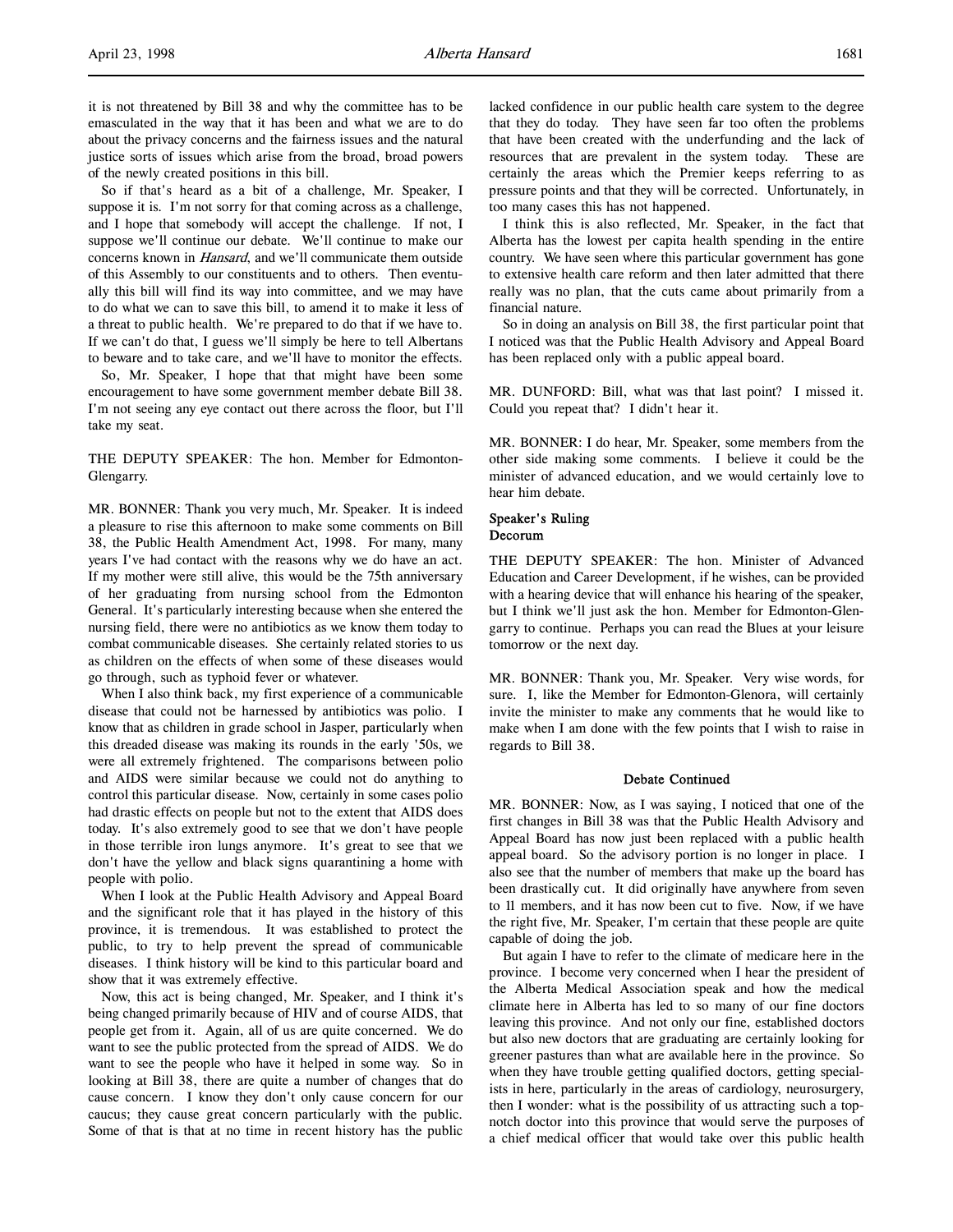appeal board? So I do have a number of concerns in regards to this.

### 4:20

In looking at this, I also see that the Minister of Health can appoint the chief medical officer and also the deputy chief medical officer. We also see in this bill that the powers these individuals are given are immense. In giving people these powers, at no point in this bill do I see where we list the qualifications that those people must have. So I do have concerns, particularly with my experiences with WCB, where, supposedly, medical advisers can overturn the findings of four specialists. I would think that when we look at this bill further down the road, we might want to spell out some of those qualifications that the chief medical officer might have.

The hon. Member for Edmonton-Gold Bar also mentioned earlier about how a number of communicable diseases today certainly are no longer responding to antibiotics. Again, another major concern with this particular body would have to be those communicable diseases that in no way are responding. It certainly outlines the importance of this particular position.

Where I also have difficulties with this particular bill is that it allows the chief medical officer to designate any disease "not prescribed as a notifiable disease under the regulations" as notifiable. The chief medical officer in these particular cases, Mr. Speaker, can require by notice that a medical officer, a physician, a laboratory provide whatever information on the disease that he requests in the notice. This is giving absolutely incredible powers to a particular person, again giving those powers without any assurance that this very sensitive and personal information is going to be held in confidence. Without any limits being placed on the chief medical officer, then how can Albertans have confidence in this particular bill?

Another portion that I don't like about this particular bill is under section 10. Under this particular section of the act, Mr. Speaker, we again look at if the chief medical officer has any concerns about the activities of certain people, then he has enormous powers that this act will give him in order to investigate those people. Again, we have not spelled out what qualifications this person needs, and it certainly gives him the opportunity to target any particular group that he wishes. There are just far too many privacy implications in dealing with, particularly, a group of people that I believe this bill is targeting. So we do have concerns there.

Now, certainly in the province and in Canada we do not have the same legislation in regards to gathering fingerprints that our neighbours south of the 49th parallel do. We do not have banks of fingerprints, yet we are allowed under this bill to collect specimens, and these specimens, which certainly are a fingerprint of an individual, are much more accurate than any fingerprint ever was. We can target those individuals. We can collect this information. We can keep it on file, and we do not in any way say how this particular fingerprint, the DNA fingerprint, can be used.

If I again draw on my Workers' Compensation Board experiences, I have calls from many individuals in this province saying that when WCB is investigating an injury that they have, they are calling on their entire medical records in order to determine what part of the injury they're responsible for. Now, when we look at what has happened in WCB history and the lack of confidence so many injured workers have, why can somebody with perhaps not top qualifications – and in many cases they do not have top qualifications – use information about their well-being and use it in any fashion that they want? So I do have particular concerns under section 13.

I do agree strongly with section 14, that if the chief medical officer suspects that a communicable disease exists within the boundaries of a health region, he may investigate the matter and carry out any measure prescribed in the regulations. Again, this is not new legislation. This particular point, Mr. Speaker: I think that this is a part of the bill that must remain. This is a part that will protect the people who have not been exposed, and we certainly want to break the transmission of any communicable disease. This particular section will give the necessary powers to allow this to happen.

I think when we look at the particular bill, Mr. Speaker, we want to look at those powers that we give the chief medical officer which are reasonable. Unfortunately, in a number of the areas that I have spoken to, those powers are not addressed. It's one of those very iffy situations. We certainly don't want to put a chief medical officer in a position where they do not have enough power to control communicable diseases, but at the same time, we don't want to have a person who has ultimate power and can invade people's lives and communities in this province or minorities in this province and do what they wish to do. There is a very fine line which we cross to invade the privacy of individuals, yet at the same time, there is a fine line which will prevent the spread of communicable diseases and protect the public.

So with those comments, Mr. Speaker, I would like to close my portion of this particular debate. Thank you.

#### 4:30

THE DEPUTY SPEAKER: The hon. Deputy Government House Leader.

MR. HANCOCK: Thank you, Mr. Speaker. At this time I would move that we adjourn debate on Bill 38. [interjections]

THE DEPUTY SPEAKER: The motion is not a debatable one; it's a votable one.

The hon. Deputy Government House Leader has moved that we adjourn debate on Bill 38. All those in support of this motion, please say aye.

SOME HON. MEMBERS: Aye.

THE DEPUTY SPEAKER: Those opposed, please say no.

SOME HON. MEMBERS: No.

THE DEPUTY SPEAKER: The motion is carried.

# head: Government Bills and Orders head: Third Reading

### Bill 27 Electric Utilities Amendment Act, 1998

[Adjourned debate April 22: Mr. Renner]

29. Mr. Hancock moved on behalf of Mr. Havelock: Be it resolved that debate on third reading of Bill 27, Electric Utilities Amendment Act, 1998, shall not be further adjourned.

THE DEPUTY SPEAKER: Having heard the motion by the hon. Deputy Government House Leader, all those in support of this motion, please say aye.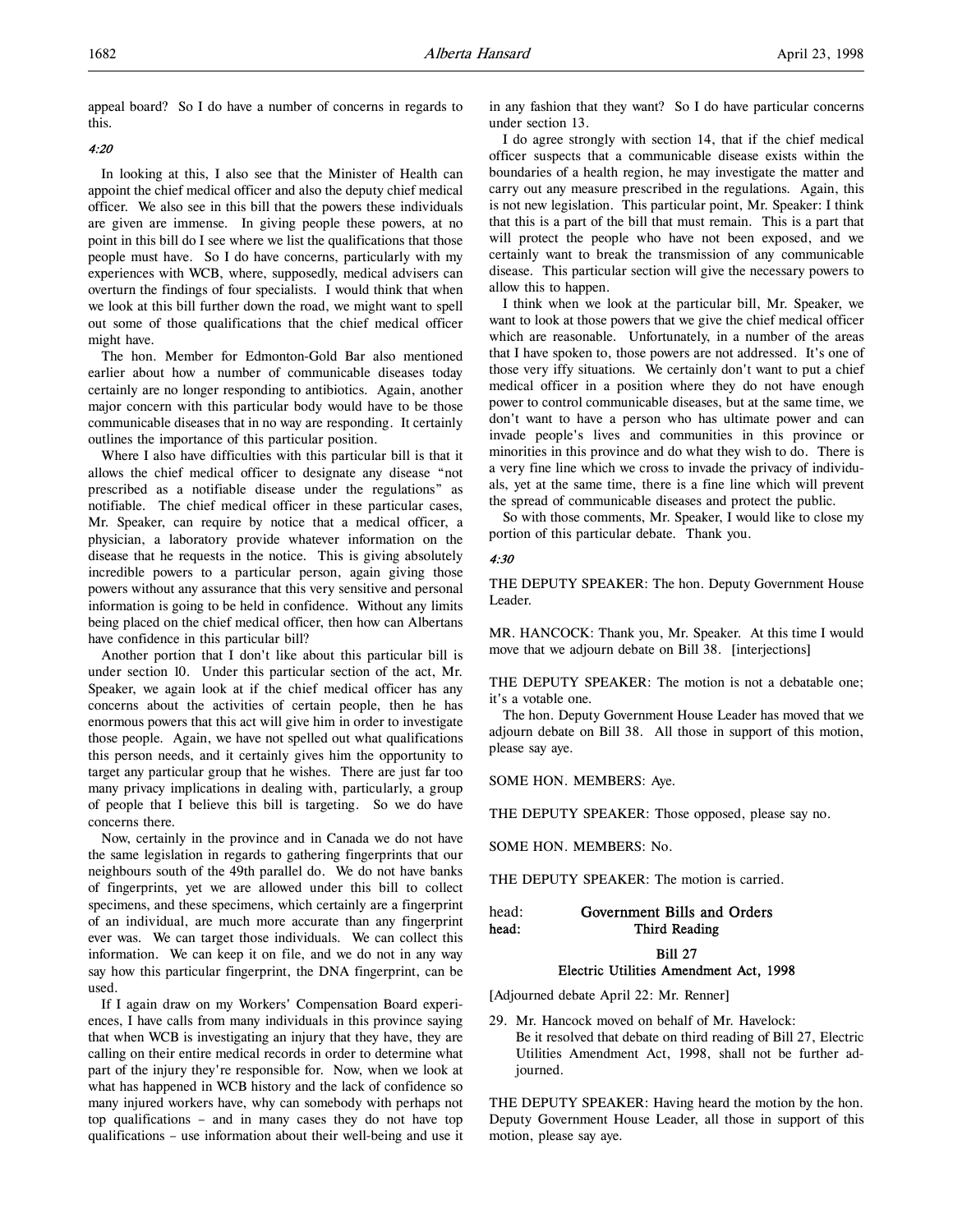THE DEPUTY SPEAKER: Those opposed, please say no.

SOME HON. MEMBERS: No.

THE DEPUTY SPEAKER: Carried.

[Several members rose calling for a division. The division bell was rung at 4:32 p.m.]

[Ten minutes having elapsed, the Assembly divided]

[The Deputy Speaker in the chair]

| For the motion:     |           |              |
|---------------------|-----------|--------------|
| Amery               | Evans     | Marz         |
| <b>Black</b>        | Fischer   | McClellan    |
| <b>Broda</b>        | Friedel   | Melchin      |
| Burgener            | Fritz     | O'Neill      |
| Calahasen           | Haley     | Pham         |
| Cao                 | Hancock   | Shariff      |
| Cardinal            | Herard    | Stelmach     |
| Clegg               | Hlady     | Strang       |
| Day                 | Klapstein | Tarchuk      |
| Doerksen            | Langevin  | Thurber      |
| Ducharme            | Lougheed  | Woloshyn     |
| Dunford             | Magnus    |              |
| Against the motion: |           |              |
| <b>Barrett</b>      | Pannu     | Soetaert     |
| <b>Bonner</b>       | Paul      | White        |
| MacDonald           | Sapers    | Zwozdesky    |
| Olsen               | Sloan     |              |
| Totals:             | For $-35$ | Against - 11 |

[Motion carried]

THE DEPUTY SPEAKER: The hon. Member for Edmonton-Gold Bar.

MR. MacDONALD: Thank you, Mr. Speaker. It's a pleasure to rise this afternoon and say a few words regarding this bill. First off: I believe in free speech as long as you say the right thing.

#### MS BARRETT: Who's the quote from?

MR. MacDONALD: I wonder. I believe that quote came from Fort McMurray in the last provincial election. Now, this bill I do not believe . . . Yes, Mr. Speaker.

### Speaker's Ruling Decorum

THE DEPUTY SPEAKER: I must be missing something here. We seem to have more than one person speaking at the same time. Parliamentary procedure really doesn't call for that. It's not the hon. member's fault. We would like to hear the hon. member, but we seem to have a number of pre-emptive calls as well as echoing calls. So I wonder if we could cease and desist and get on with the speech at hand.

The hon. Member for Edmonton-Gold Bar, hopefully alone.

#### Debate Continued

MR. MacDONALD: Thank you, Mr. Speaker. With that ruling, I believe I should start again.

Regarding Bill 27 this afternoon, all hon. members of the House, a quote that came from Fort McMurray in the last provincial election: I believe in free speech as long as you say the right thing. Well, hon. members, you may not agree with what I have to say this afternoon regarding this bill. There is a lot I've listened to with keen interest on the exchange from all sides of this House in the last couple of weeks regarding Bill 27. I have read with interest what was written in the local papers and in the national papers. I have read with interest what was written in Europe regarding electricity deregulation, and I have listened keenly, as I said before, to the debate here.

The electricity deregulation experience in other countries is noteworthy, and I think we should remind this House this afternoon of some places where it has benefited and also of places where it has not. We've all heard here in the last couple of weeks how consumers are to benefit from this. Well, Mr. Speaker, rates to consumers fell, from what I can understand, by as much as 20 percent in New England. Cheaper natural gas generators started to replace the older, aging nuclear power facilities that have existed there going back to the 1960s. It would be a very positive thing if there was to be a continuation in that very populous part of America, if there was to be a market created for Canadian natural gas, which has been discovered along Sable Island in Nova Scotia. Presently, there are facilities being constructed to ship this gas to America. That will benefit another region of the country, because we have a very favourable exchange rate, and this is another market that's being created for Canadian petroleum products. Now, that is a benefit to electricity deregulation. It's a benefit for Canada with electricity deregulation in America.

#### 4:50

But we must think of New Zealand. New Zealand was brought up by many of my hon. colleagues. We think of Auckland. All stores and services, from what I can understand, were shut down in Auckland's downtown last February. Mr. Speaker, I can't imagine a power failure in February in Edmonton and what the consequences of that would be for all the citizens. It would be drastic. It would be an event that we do not want to even think about. It would endanger public safety. It would certainly restrict industry, which relies on electricity for not only production but also for heat. Whenever we think of this, we seem to forget – we talk about this bill and talk about this implication and that implication, and we forget about how important a reliable source of electricity and a reliable distribution system for that electricity are to our province and to our city.

Now, we not only should talk about the cities, but we should talk about the rural areas and what the implications of this Bill 27 will be for rural Albertans. Now, there seemed to me perhaps not enough debate on this issue by many of my hon. colleagues. There seems to be an uneasiness about this bill in rural Alberta. The key question for me persists, and that is: if in a remote area or a new rural subdivision they request an expensive installation or distribution system, a service, will the private deregulated firms supply it? If the cost is too high, will they just say: "Sorry; there's not enough money in it for us. And because there are not enough of you here, tough luck"? Now, I wonder what the consequences of that would be. That would never happen under the existing system, but it forseeably could happen under this proposal, this Bill 27.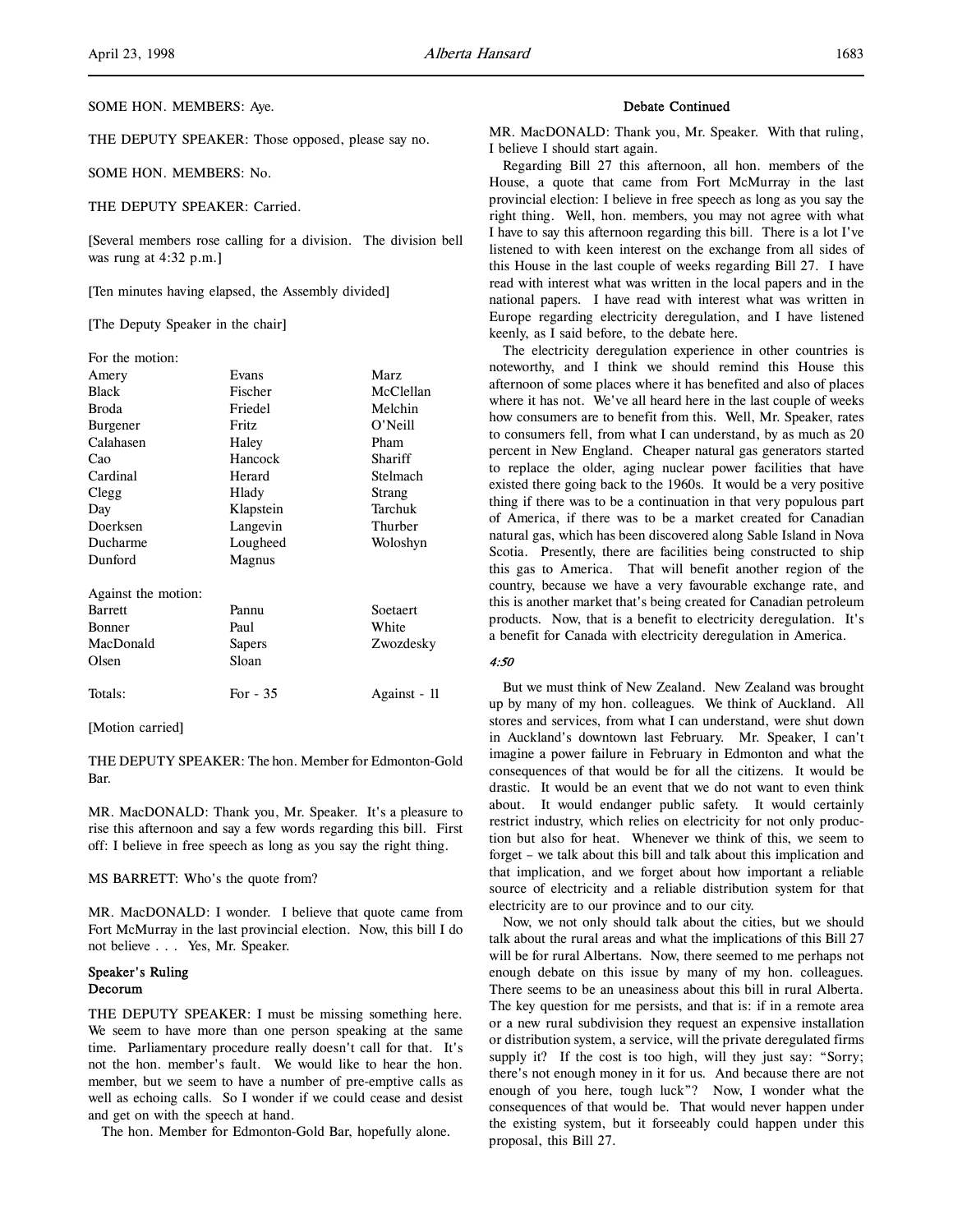We must be very cautious about this, and I would encourage each and every one of my hon. colleagues to say no to this bill. This bill must be delayed. There are just too many people who have too many questions regarding this. We can go through list after list after list. We know who they are.

Now, there are five, from what I can understand, common concerns about electricity deregulation. There are many groups, many individuals who have these concerns. Now, the first one is: will the deregulated utility companies have the computer capacity to handle account transfers? If, say, one individual gets dissatisfied with power company X and wants to move over to power company Y, how is all this going to be handled? I haven't heard that answered in the debate so far, Mr. Speaker, in this Assembly.

Who is going to pay? We all know. I spoke about New England earlier. The consumers in New England find that up to 40 percent of their monthly power bill is devoted to paying off the original costs of the big power plants. Fortunately for us, we do not have in this province any nuclear power plants that need decommissioning. I'm really pleased about that because there are enormous costs involved in decommissioning a nuclear power facility. It is just unbearable, the cost, and the consumer will be paying that cost.

Now, to meet demand, I understand that utilities are turning to natural gas as a fuel, raising the danger of methane emissions. As a greenhouse gas, Mr. Speaker, methane is 10 times more harmful to the atmosphere than carbon dioxide. Environmental groups have a say in this as well. Environmental groups say that deregulated companies want to sell more power. They're in the business of selling power, regardless of what is going up the flue stack. That's their business, and I have no fault with that. There's nothing the matter with profit. It's the distribution of profit sometimes that gets a little bit out of hand. But these new facilities are not necessarily going to promote conservation. They're going to be interested – their job is to make money. I can understand that. But where is the conservation going to be in place with this?

Now we get to the fact of Alberta. All members in this House talk about how we need to diversify the Alberta economy. There's a separation now, Mr. Speaker, between residential users of electricity and industrial users. We need to decide how much less industrial users are going to be paying for their electricity. If they pay less, big electricity users, like many, many industries that are located in this city, manufacturing industries in particular, are going to want to get power at rates far below those that are going to be charged to, say, a household in Edmonton-Calder. What kind of difference is this going to be? Is the market going to determine this, or is the power council? These are all questions that I feel have not been answered in a satisfactory manner in the debate that has gone on in this House in the last couple of weeks.

But we need to go a little further, Mr. Speaker. I have a letter before me from the Consumers' Coalition of Alberta, their concerns about this bill. I think it is worth while for all members of the House to be reminded of how this association, the Consumers' Coalition of Alberta, feels about Bill 27. This is their concern as outlined in a letter dated March 31, 1998:

What is our concern?

While Bill 27 is a complex piece of legislation we have tried to make our major concern clear. We do not support the date of 2020 for the end of the return of residual value of existing plants to customers. This date is not enough. The Government repeatedly promised that all value would be returned to the customers. There is a lot of value in these plants that will be realized after 2020. There likely is value to the end of the plant

life. For most plants that is to at least 2040. More likely the value extends beyond 2040. Alberta consumers are entitled to that value. For years customers have paid rates set by the regulator. These rates have paid for these plants. The customers have lived up to their end of the regulatory compact. They should fairly expect that other parties will live up to their promises.

Make no mistake the 2020 issue is a consumer issue. It is not making winners and losers between the electric utilities. This issue makes winners out of all the utilities and losers out of all consumers.

Now, Mr. Speaker, earlier in my remarks in second reading I talked about the residual value and the changes that have been made in the construction and maintenance of power plants and how life can be added to a plant. We can manufacture components anywhere in the world, ship them here, ship them west of the city, and completely overhaul and renew an existing generation facility. To say that there's going to be nothing left after the year 2020 is just plain wrong.

#### 5:00

Now, we have to go back to the schedule at the back of the bill, and we can see for ourselves: schedule, part 1, regulated generating units. In here, Mr. Speaker, the base life of much of the generating capacity, according to this bill, is no longer going to be there in this magical year 2020. Of the 60 generating units that are listed here, only 10 of them, according to this bill, will have residual value. As I said before, I think that is an error, that is a misconception, because we have the technology to refurbish all of these existing plants if we want to. As replacement costs go up, sure we're going to do that. It's much cheaper to maintain what you have than to build something new. There's an efficiency level here that we have not considered with this bill.

I realize that a lot of hon. members across the way believe that everything should be privatized and deregulated. That does not necessarily work. In this province we have such extreme weather conditions, where we can have a minus 40 winter and a pleasant plus 25 Celsius summer. It's not the summer we have to worry about; it's the winter. It's the industry that relies on a reliable source of electrical power that's going to be in jeopardy because of this bill.

I plead with the members across the way to delay this bill. Let everyone including the AUMA, the town of Bonnyville, the town of Peace River – let all these groups and all these individuals talk to the minister over the summer. I'm sure they would enjoy a talk with the minister, not a walk with the minister but a talk with the minister, in the summer. They could even ride out to Vermilion, and maybe the minister could take them to Lloydminster, where the city council and the mayor have some reservations about this bill. They could speak directly with the mayor and his people about this issue.

Now, Mr. Speaker, there are many, many questions that other colleagues of mine have regarding this bill. But in closing before I cede the floor, in my short time here I'm astonished that we would use a motion such as this to force this issue upon the consumers of this province.

Thank you, Mr. Speaker.

THE DEPUTY SPEAKER: The hon. Member for Edmonton-Strathcona.

DR. PANNU: Thank you, Mr. Speaker. I welcome this opportunity to speak on this very important bill. I know that what I'll be saying will not be of interest to members across the hall. They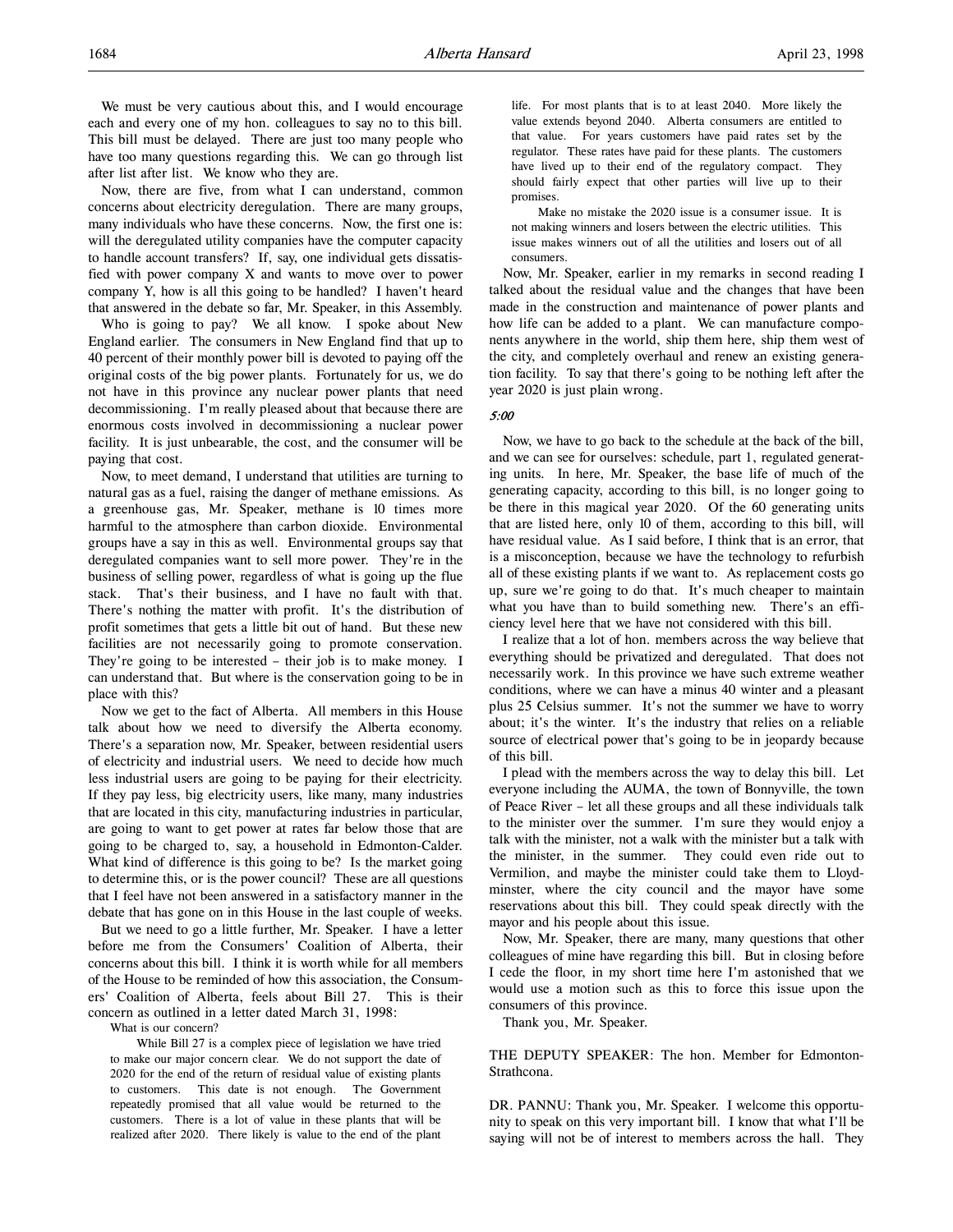have closed their minds. We knew that the Minister of Energy always had a closed mind. In fact, he earned his political reputation on those grounds. But we now know that having invoked closure to end the debate on this bill, all members of the Tory caucus have joined the Minister of Energy to close their minds to what I have to say. So what I'm going to say will obviously not be to persuade my colleagues, which is what should be the purpose of speaking in this hall.

Having noted that closure has been called and that what I say will not affect the position of my colleagues on the opposite side, I appreciate this opportunity to speak to the House and through you, Mr. Speaker, to the citizens of this province. It is they who will bear the consequences of what this bill, when passed – and it is going to be passed and law pretty soon, I know – will bring in its wake.

It will bring higher costs to the majority of consumers. These will be residential consumers, of course. It will bring, I fear, higher costs for small businesses, and it is small businesses that create jobs that last, that serve local communities and local needs. It will of course create uncertainties, which my hon. colleague from Edmonton-Gold Bar has just drawn attention to. But the government side has decided not to address these consequences for the majority of consumers in this province. It is determined to create a clear disadvantage, Alberta disadvantage, for the majority of its citizens and reinforce the so-called Alberta advantage for big industrial users or other large commercial users.

It is quite possible – it's plausible, not necessarily certain – that the bulk buyers of power that's generated in the so-called deregulated market that's being created by virtue of this bill may benefit because they'll be able to use their purchasing power to negotiate rates that will bring down their power costs. Not so with small consumers; not so with residential consumers. On top of that, the rural population, the rural consumers are also likely to suffer. The new marketing arrangements that will come into place directly as a result of this bill will encourage marketers, the new tier of people who will take energy from those who generate it and then market it. These new people in the market will cherry pick customers, because that's the way to make money. Of course, the bill's purpose is to have these small, minority players in the energy market make money, and the purpose of the bill that's not so visible and evident is, I'm afraid, to cause the rest of us to pay higher costs so that some small minority can make more money.

So why is it that this bill should not be approved by this House? I think in my earlier speech during the second reading I laid out those reasons one by one. I'll make some general observations here, Mr. Speaker. The use of closure to ram through one of the most important bills that will be passed by this House during this session is repugnant, or should be, to all who believe in a democratic process of decision-making. This bill and the process that has brought it to its ignominious conclusion is the worst example of undemocratic decision-making imaginable. But what can one expect from a minister who has led the assault on the democratic process in this particular instance, the minister who brags that

taking more time never makes the job easier [to deregulate and privatize]. It just allows your opponents time to mount their campaigns. Studies . . . just confirm what you already know.

This is what the minister is saying. So the minister's strategy, of course, is not to allow public participation and debate in the making of a most important decision. "Before you privatize anything," the minister said, "strip out the bureaucracy behind it. Nakedize it, I call it."

#### 5:10

Is it any wonder, then, that no one believes this minister when he said that he consulted all the stakeholders, when his real attitude is, in his own words:

By interest groups, I mean unions, people currently working in the system, suppliers, manufacturers, the cartels. All those

people with privilege, position and entitlement. Get rid of them. What a fine way to engage in democratic decision-making.

Given that attitude, we know that the Minister of Energy did not consult anyone. He merely told them what he would do, like it or lump it. Mr. Speaker, we have had that confirmed by a number of participants in the so-called consultations, so I speak on the basis of what we have been told directly by people that the minister ostensibly consulted.

Furthermore, it seems that none of the participants in the three or four years of so-called roundtable talks took the issues to the people they supposedly represent. In other words, this bill is coming as a total surprise to most of the unsuspecting population of this province. That alone should have been treated as the most valid reason for this House to delay the final decision on this bill and send the bill out for public consultation, but that was not to be. The suggestion to do that was arrogantly spurned by the minister and his colleagues, and the caucus fell into line. Knowing the minister's power over them, I'm not surprised.

Let's go back to the support the minister says he has from the stakeholders that were at the so-called consultations. Mr. Speaker, surely among the stakeholders he has TransAlta on his side.

#### MR. WOLOSHYN: They agree.

DR. PANNU: You're right, Minister of Public Works, Supply and Services, absolutely right. And he certainly has been able to get the upper echelons of EPCOR and the mayor of the city, not the council of the city, doing this. Alberta Power is opposed to it, and Alberta Power has been friends of members sitting in the front rows of the government and particularly of the Premier. [interjections]

#### Speaker's Ruling Decorum

THE DEPUTY SPEAKER: The hon. ministers down yonder will get their opportunity to speak when the present speaker is finished. In the meantime, we'll hear only from Edmonton-Strathcona.

DR. PANNU: Thank you, Mr. Speaker. I deeply appreciate your help. Thank you. Obviously I am speaking to my colleagues through you, sir, all the time I hope.

### Debate Continued

DR. PANNU: Among these players I have just mentioned, who are the biggest beneficiaries?

MR. SAPERS: Jim Dinning.

DR. PANNU: Jim Dinning and TransAlta. No wonder the minister and the government has been able to call on and claim the support of this group. Certainly EPCOR will benefit to some degree, but it is these benefits that have convinced, of course, some of these big players engaged in the generation of electricity to offer their support gladly. Why wouldn't they?

But look at others. The municipalities. Calgary: opposed. I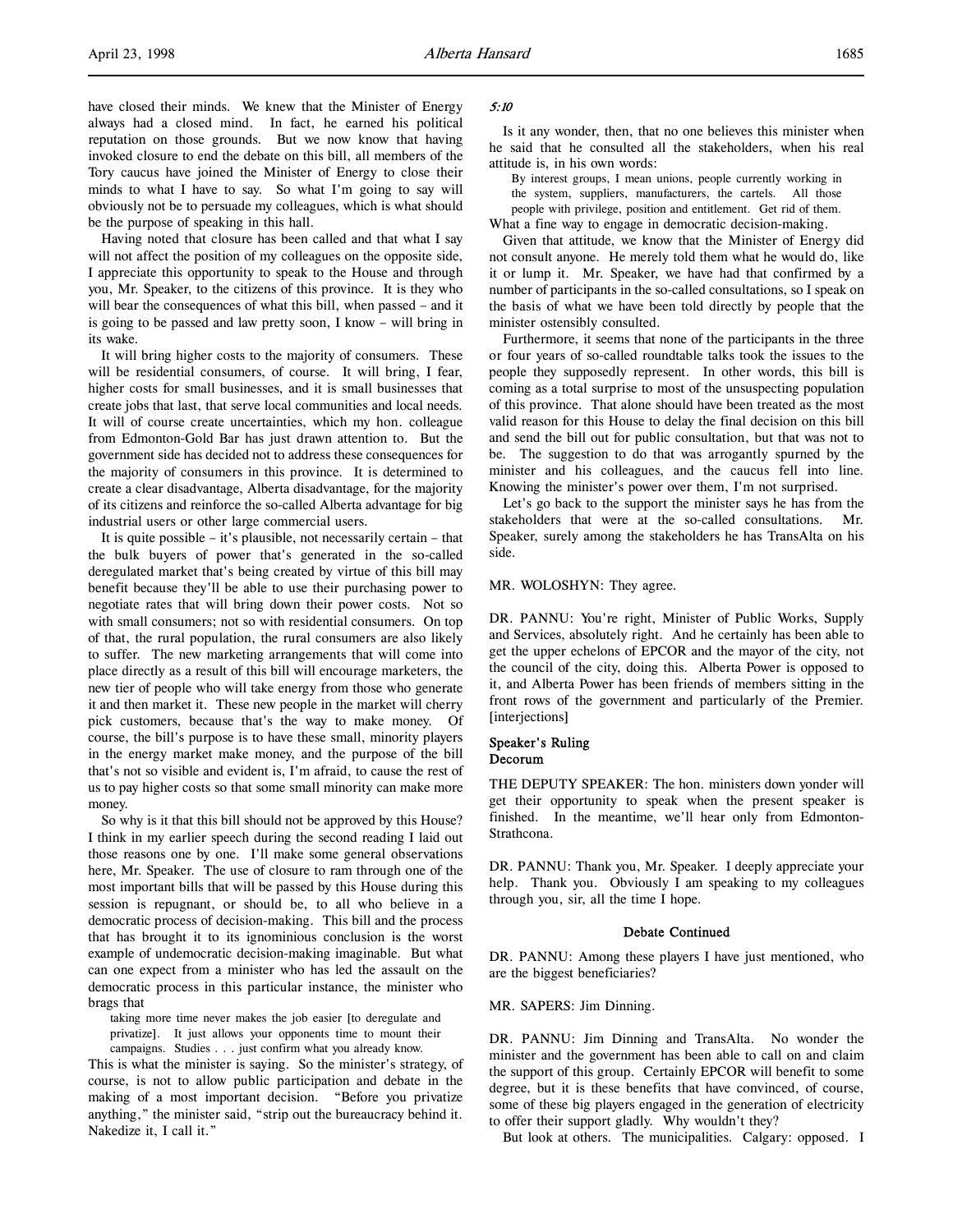just received a letter from the mayor – I'll return to it in a moment – in which he clearly outlines his reasons again, afresh, as to why he thinks the bill must be opposed, and I'll be very happy to tell him tomorrow that I did oppose it and oppose it to the last stage.

Lethbridge. We have a prominent member of this House representing Lethbridge, and Lethbridge itself . . . [interjections] Yeah, two of them, and both of them are silent on this issue. I guess the people of Lethbridge will have a right to ask them questions.

THE DEPUTY SPEAKER: Point of order, hon. Acting Leader of the Official Opposition.

# Point of Order Questioning a Member

MR. SAPERS: Just on a point of order. Under Beauchesne 333 may I ask the member a question during debate?

DR. PANNU: Yes.

THE DEPUTY SPEAKER: He said yes.

### Debate Continued

MR. SAPERS: What you meant to say is that one member, the government member who represents Lethbridge, has been silent, whereas the Official Opposition member representing Lethbridge has not been silent. Isn't that what you meant to say, hon. member?

DR. PANNU: Mr. Speaker, I would like to correct myself. I see the minister of advanced education gesturing that he is the only one who is supporting it. I was wrong in saying the two of them supported it, so I want to correct myself. It is, in fact, the Tory MLA from Lethbridge, the present minister of advanced education, who is in support, not the other member from Lethbridge. So I stand corrected.

Mr. Speaker, the city of Red Deer and its mayor speak strongly against proceeding with the bill without changing the bill so that the date 2020 is changed to accommodate their concerns about the residual value that will be collected by the government's friends who are the generators. [interjections] The AUMA, Alberta Urban Municipalities Association, has distanced itself and expressed serious concern and is opposed to it. I can go on and on to show how many major organizations, speaking on behalf of millions of Albertans, are opposed to this bill and have called for its delay, but this government, this minister simply will not listen. [interjections] They will not listen.

In any case, Mr. Speaker, I seek your help in continuing to address this matter without having to be interrupted by my colleagues on the other side.

In the face of this criticism from the real stakeholders – that is, the people of this province – this government has proceeded. If the criticisms of the real stakeholders are valid, the biggest concern with Bill 27 is that the residual value of the present plants beyond 2020 is duly theirs. It should not be transferred to those few generating companies that have agreed with the government to proceed with this rather infamous bill. Mr. Speaker, this 2020 provision is unfair, because it's the consumers of Alberta who have paid for those plants through regulated rates, and they are the ones who should be the recipients of the total value that's invested and will remain in those plants beyond the year 2020. So why not in the year 2018 review what residual value is left? But

this closure of the debate didn't even allow those of us who wanted to speak on behalf of those millions of Albertans to put these proposals to the government. They didn't want to even consider reasonable proposals. Hence they bring in closure to silence us, to silence millions of Albertans. [interjections] Mr. Speaker, I do get distracted here occasionally.

If the minister weren't ideologically driven and in such a hurry to deregulate, he would have allowed sufficient time to the opposition parties to introduce amendments and debate them here in the House, and maybe the wisdom would have dawned on my colleagues on the government side and they would have accepted some of these amendments to make the bill less flawed than it is today. But that wasn't to be. They do not want to listen to the voices of democracy, Mr. Speaker.

5:20

There are other problems with the bill. I already talked about the rural municipalities, and now let me draw attention to the cities in a more formal way. Cities that have their own distribution systems like Edmonton, Calgary, Lethbridge, and Red Deer will lose a significant source of income that they used for funding other services. They resent the fact that the taxes they will pay on any profits they might make will not be returned to their cities.

Here I would like to draw the attention of the House, Mr. Speaker, through you, to what the city of Red Deer has to say about it. The City of Red Deer does not, obviously, object to paying taxes to keep the so-called level playing field. But they certainly want that money paid in taxes returned to the city so that the city could use it to fund the services to its own citizens. But again this government would not listen to such reasonable demands.

I'm told that I'm being ideological. To call what I'm saying ideological is to insult the mayor of Lethbridge, the mayor of Red Deer, and the mayor of Calgary. They are not ideological. They are not members of the NDP. They cannot be labeled as socialists. While my hon. colleague can certainly accuse me and label me, if he so wishes, as being a member of the wrong party, I would take that as a compliment rather than as an insult.

Mr. Speaker, the great city of Calgary has sent to this House only one reasonable member. I know that next time around they'll have lots to think about as to what to do about the gentlemen they send here. I'm saying this with all due respect for the colleagues on this side, including the MLA from the great city of Red Deer who is, of course . . . [Dr. Pannu's speaking time expired]

#### MR. DAY: Speaking of Red Deer.

Mr. Speaker, I think it's important that we have on the record what the opposition members are opposing today. I'm not talking about some of the reasoned concern we've heard from around the province which the minister has given due diligence to follow up on. I'm talking about some of the unreasoned, reactionary response that we've heard consistently on this particular bill. Here's what they're opposed to: new generation being built to meet the growing need for electricity in Alberta, because that's what we need. They're concerned about the certainty about Alberta future generation, which will enable new generators and marketers and retailers to make decisions. They're concerned about the new investment that this will attract into the province. They're obviously concerned, as central planners, that customers will actually have a choice on which company provides for them, and they are so thin-skinned.

MR. WHITE: Point of order, Mr. Speaker.